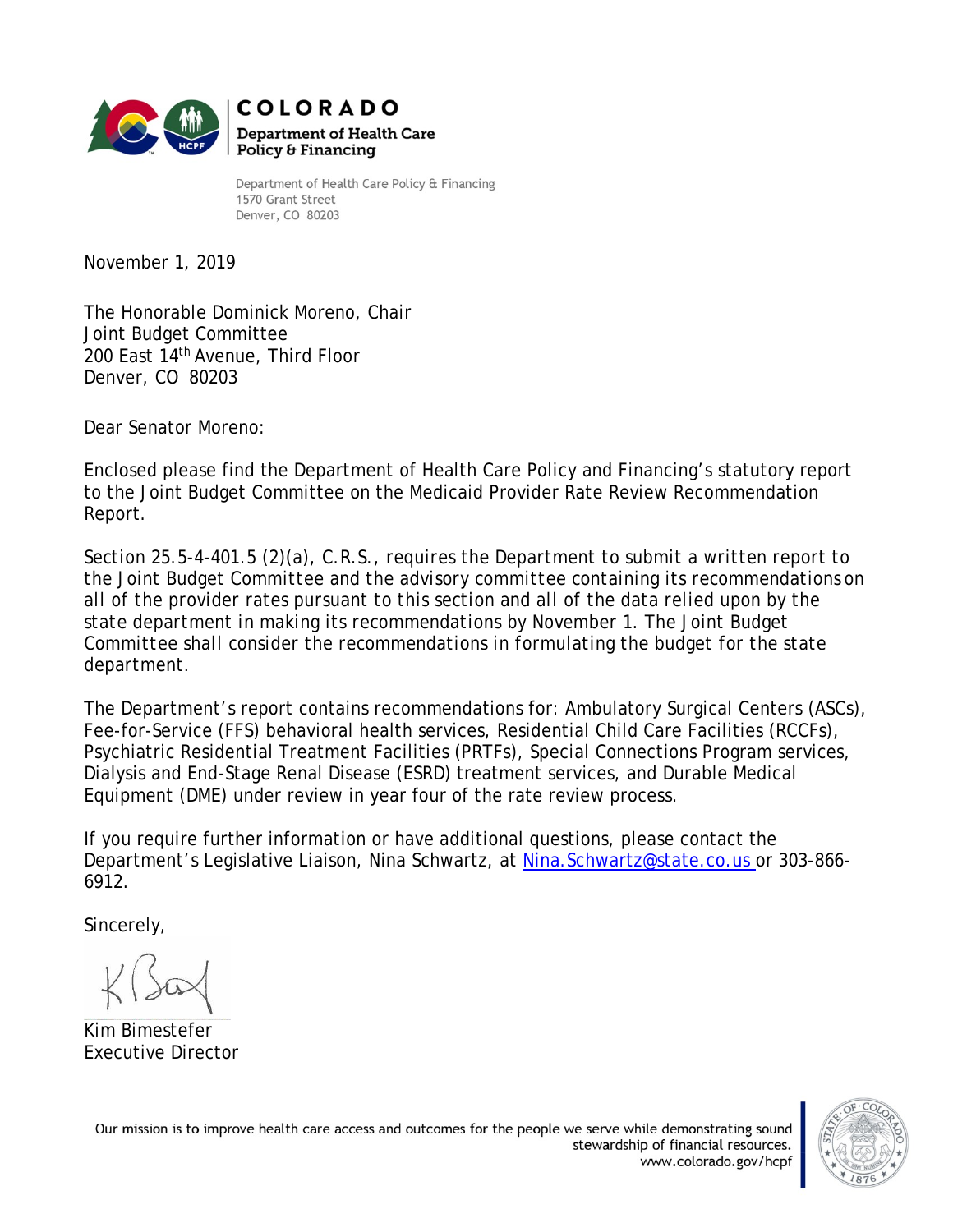KB/EH

Enclosure(s): 2019 Medicaid Provider Rate Review RecommendationReport

CC: Representative Daneya Esgar, Vice-chair, Joint Budget Committee Representative Chris Hansen, Joint Budget Committee Representative Kim Ransom, Joint Budget Committee Senator Bob Rankin, Joint Budget Committee Senator Rachel Zenzinger, Joint Budget Committee Carolyn Kampman, Staff Director, JBC Eric Kurtz, JBC Analyst Lauren Larson, Director, Office of State Planning and Budgeting Edmond Toy, Budget Analyst, Office of State Planning and Budgeting Legislative Council Library State Library John Bartholomew, Finance Office Director, HCPF Tracy Johnson, Medicaid Director, HCPF Bonnie Silva, Community Living Interim Office Director, HCPF Tom Massey, Policy, Communications, and Administration Office Director, HCPF Stephanie Ziegler, Cost Control Office Director, HCPF Parrish Steinbrecher, Health Information Office Director, HCPF Rachel Reiter, External Relations Division Director, HCPF Nina Schwartz, Legislative Liaison, HCPF

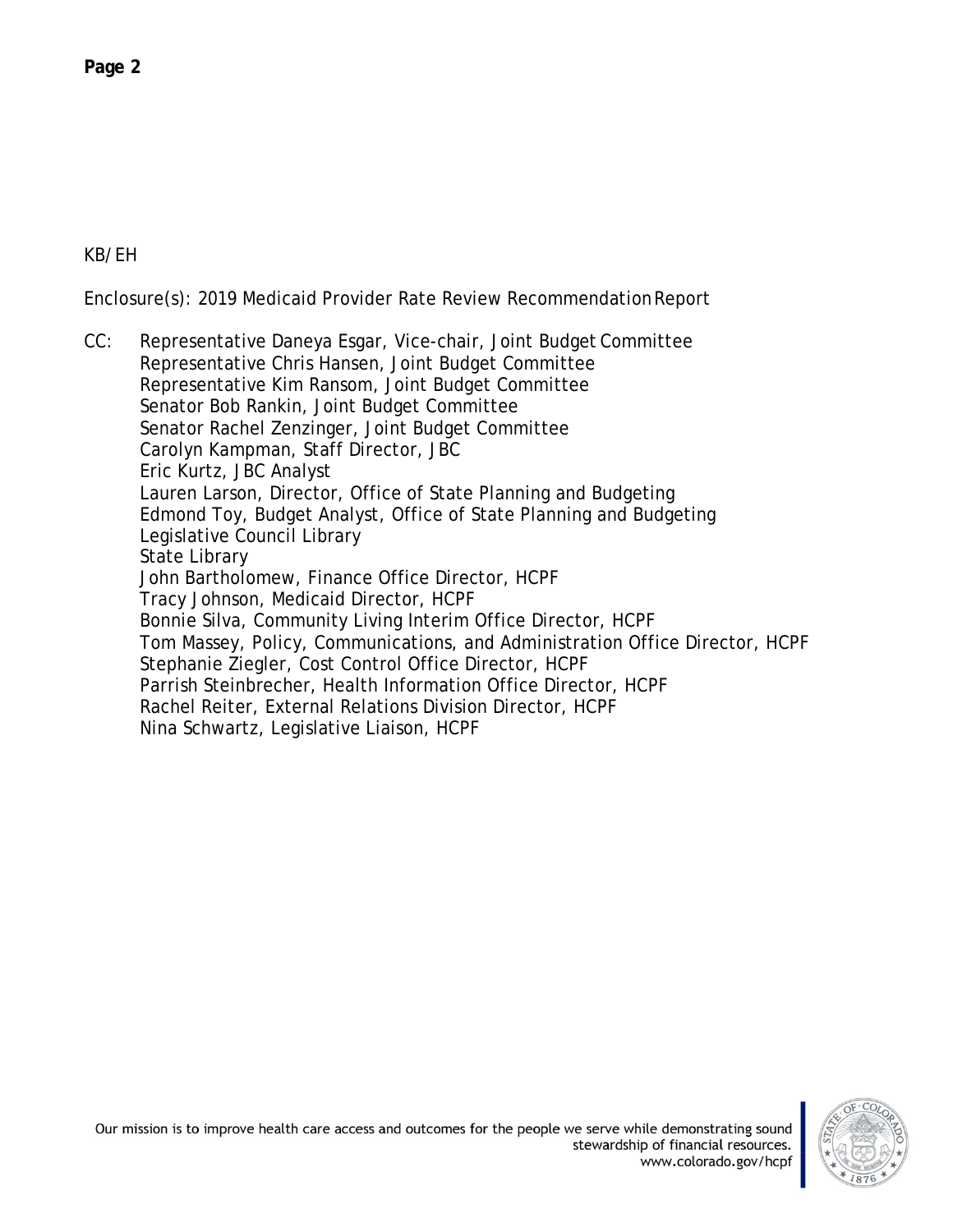

Department of Health Care Policy & Financing 1570 Grant Street Denver, CO 80203

November 1, 2019

Wilson Pace, Chair Medicaid Provider Rate Review Advisory Committee 303 East 17th Avenue Denver, CO 80203

Dear Mr. Pace:

Enclosed please find the Department of Health Care Policy and Financing's statutory report to the Medicaid Provider Rate Review Advisory Committee on the Medicaid Provider Rate Review Recommendation Report.

*Section 25.5-4-401.5 (2)(a), C.R.S., requires the Department to submit a written report to the Joint Budget Committee and the advisory committee containing its recommendations on all of the provider rates pursuant to this section and all of the data relied upon by the state department in making its recommendations by November 1. The Joint Budget Committee shall consider the recommendations in formulating the budget for the state department.*

The Department's report contains recommendations for: Ambulatory Surgical Centers (ASCs), Fee-for-Service (FFS) behavioral health services, Residential Child Care Facilities (RCCFs), Psychiatric Residential Treatment Facilities (PRTFs), Special Connections Program services, Dialysis and End-Stage Renal Disease (ESRD) treatment services, and Durable Medical Equipment (DME) under review in year four of the rate review process.

If you require further information or have additional questions, please contact the Department's Legislative Liaison, Nina Schwartz, at Nina. Schwartz@state.co.us or 303-866-6912.

Sincerely,

Kim Bimestefer Executive Director

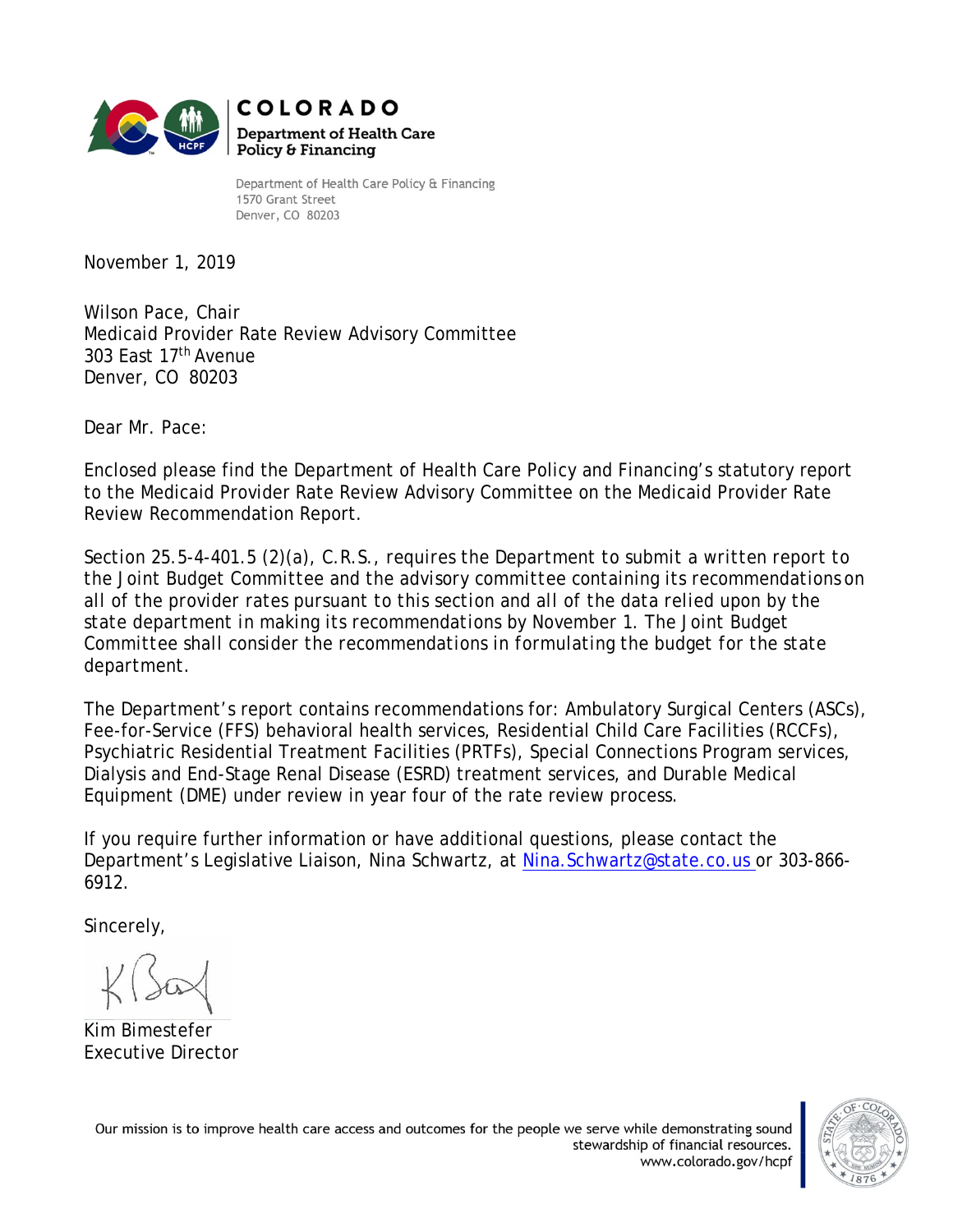## KB/EH

Enclosure(s): 2019 Medicaid Provider Rate Review RecommendationReport

CC: Tim Dienst, Medicaid Provider Rate Review AdvisoryCommittee David Friedenson, Medicaid Provider Rate Review Advisory Committee Chris Hinds, Medicaid Provider Rate Review Advisory Committee Rob Hernandez, Medicaid Provider Rate Review Advisory Committee Kimberly Kretsch, Medicaid Provider Rate Review Advisory Committee Christi Mecillas, Medicaid Provider Rate Review Advisory Committee Dixie Melton, Medicaid Provider Rate Review Advisory Committee Dr. Carol Morrow, Medicaid Provider Rate Review Advisory Committee Gretchen McGinnis, Medicaid Provider Rate Review Advisory Committee Bill Munson, Medicaid Provider Rate Review Advisory Committee Dr. Jeff Perkins, Medicaid Provider Rate Review Advisory Committee Tom Rose, Medicaid Provider Rate Review Advisory Committee Dr. Murray Willis, Medicaid Provider Rate Review Advisory Committee Jody Wright, Medicaid Provider Rate Review Advisory Committee Matt VanAuken, Medicaid Provider Rate Review Advisory Committee John Bartholomew, Finance Office Director, HCPF Tracy Johnson, Medicaid Director, HCPF Bonnie Silva, Community Living Interim Office Director, HCPF Tom Massey, Policy, Communications, and Administration Office Director, HCPF Stephanie Ziegler, Cost Control Office Director, HCPF Parrish Steinbrecher, Health Information Office Director, HCPF Rachel Reiter, External Relations Division Director, HCPF Nina Schwartz, Legislative Liaison, HCPF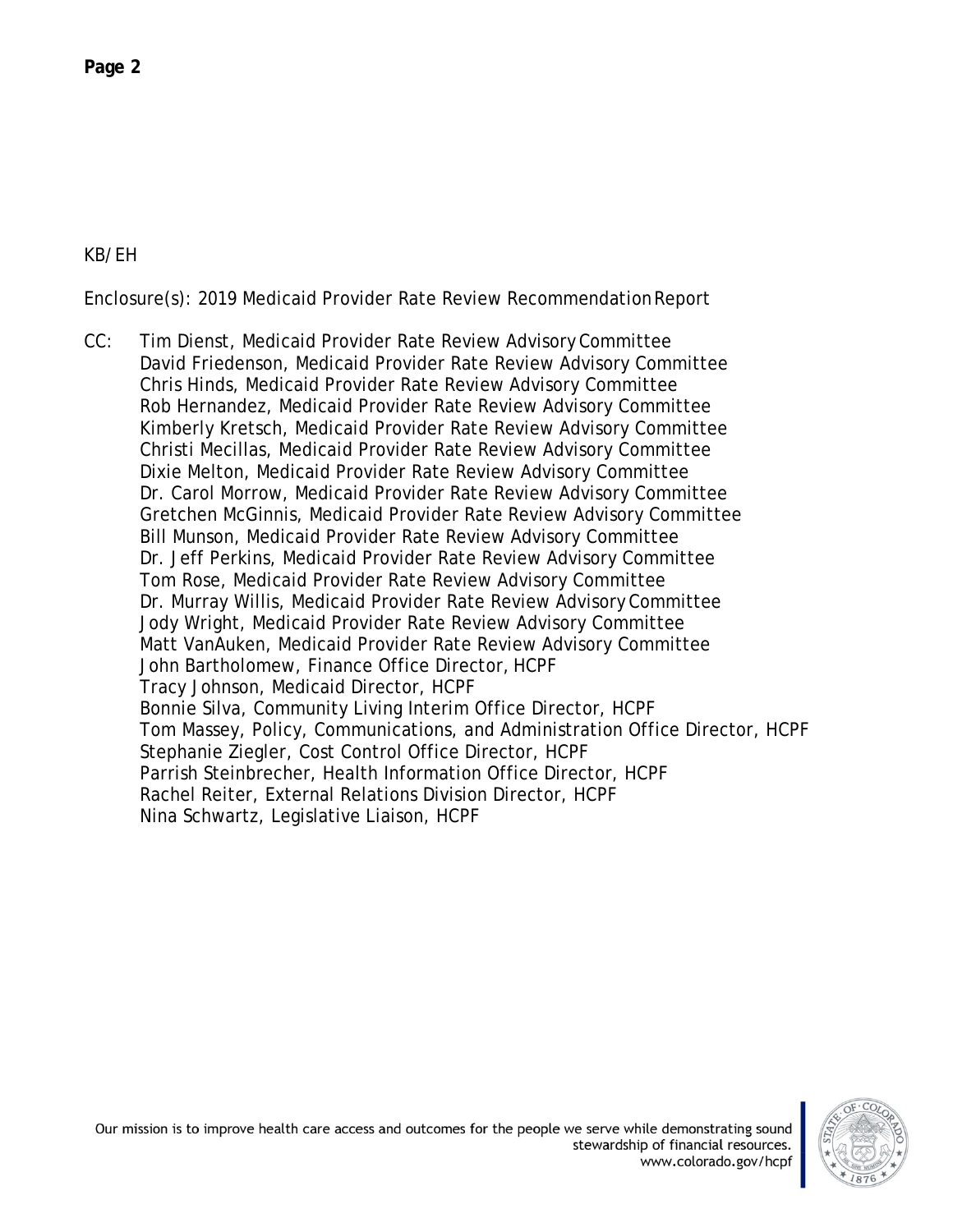# 2019 Medicaid Provider Rate Review Recommendation Report

**November 1, 2019**

**Submitted to: The Joint Budget Committee and the Medicaid Provider Rate Review Advisory Committee**



**Department of Health Care<br>Policy & Financing**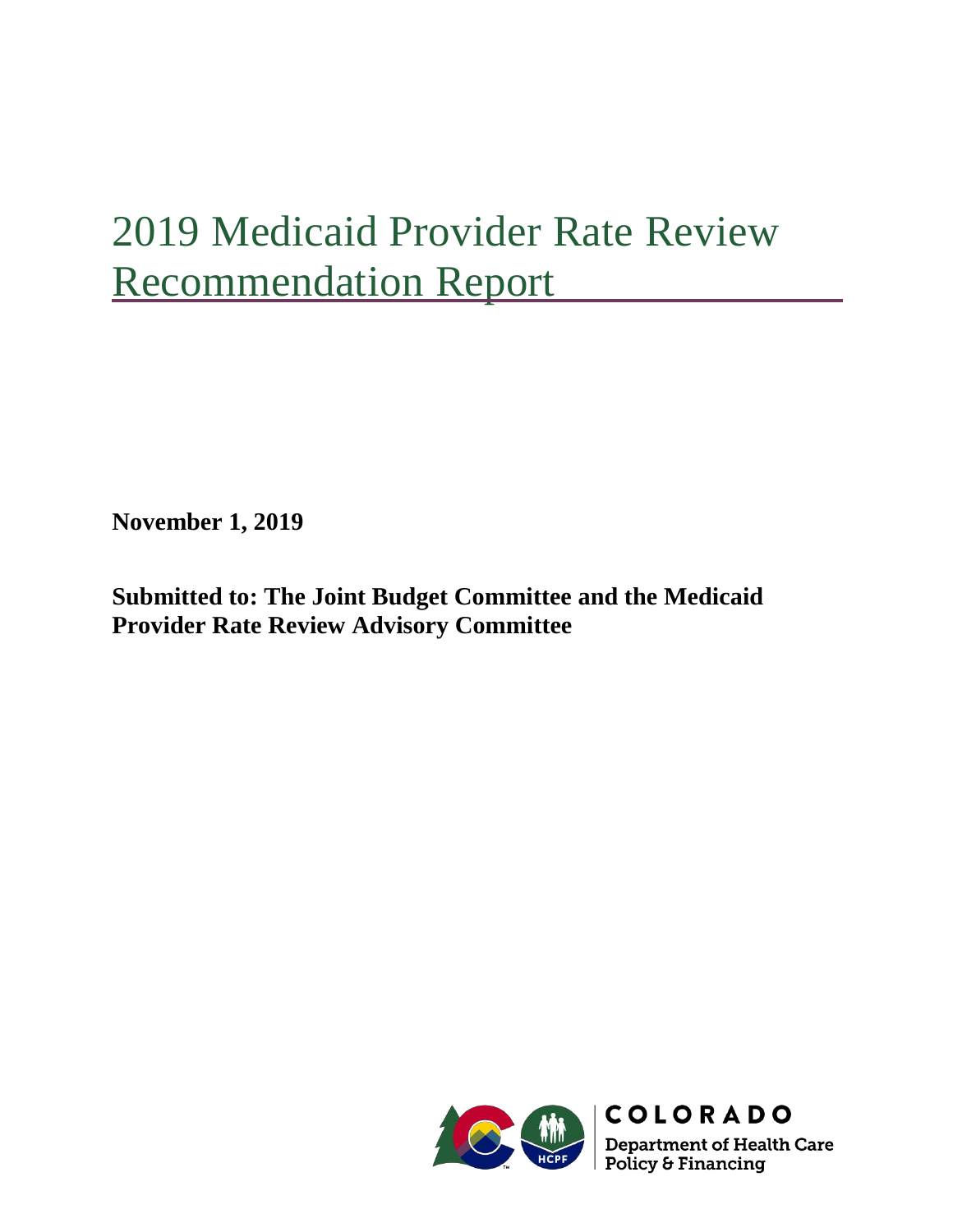## **Contents**

| I. |                                                                    |  |
|----|--------------------------------------------------------------------|--|
|    |                                                                    |  |
|    |                                                                    |  |
|    |                                                                    |  |
|    |                                                                    |  |
|    |                                                                    |  |
|    |                                                                    |  |
|    |                                                                    |  |
| П. |                                                                    |  |
|    |                                                                    |  |
|    |                                                                    |  |
|    |                                                                    |  |
|    |                                                                    |  |
|    |                                                                    |  |
|    |                                                                    |  |
|    |                                                                    |  |
|    |                                                                    |  |
|    |                                                                    |  |
|    |                                                                    |  |
|    | Dialysis and End-Stage Renal Disease (ESRD) Treatment Services  14 |  |
|    |                                                                    |  |

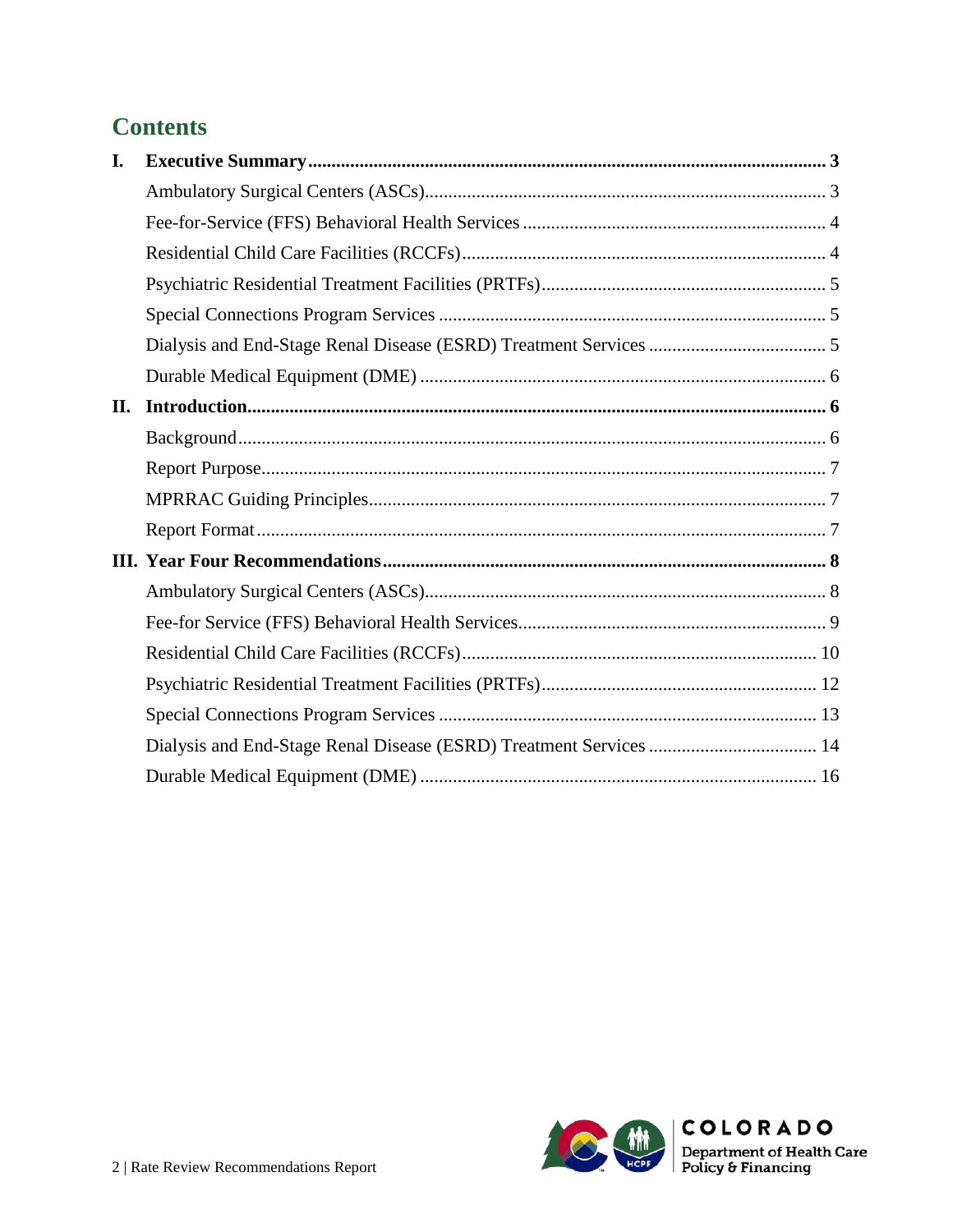## <span id="page-6-0"></span>**I. Executive Summary**

This report contains the work of the Colorado Department of Health Care Policy & Financing (the Department) to review rates paid to providers under the Colorado Medical Assistance Act, and the Department's findings and recommendations for seven broad categories of service and programs:

- Ambulatory Surgical Centers (ASCs),
- Fee-for-Service (FFS) Behavioral Health services,
- Residential Child Care Facilities (RCCFs),
- Psychiatric Residential Treatment Facilities(PRTFs),
- Special Connections Program services,
- Dialysis and end-stage renal disease (ESRD) treatment services, and
- Durable Medical Equipment (DME).

The rate review process was informed by rate benchmark comparisons, access analyses, stakeholder feedback, and Medicaid Provider Rate Review Advisory Committee (MPRRAC) feedback.

Medicare rates were used as the primary rate benchmark comparison for four of the seven categories of service and programs: ASCs, FFS Behavioral Health services, dialysis and ESRD treatment services, and DME. Service rates paid by an average of comparable Medicaid states were used as the benchmark comparison for PRTFs, RCCFs, and Special Connections Program services, as well as some ASC, FFS Behavioral Health services, dialysis and ESRD treatment services, and DME rates, where appropriate.<sup>1</sup>

## <span id="page-6-1"></span>**Ambulatory Surgical Centers (ASCs)**

Payment rates for ASCs were 63.95% of the benchmark. Rate benchmark comparisons varied widely; payments for the ten ASC code grouping rate ratios varied between 29.71% and 139.02% of the benchmark.

#### Department Recommendations

- 1. Add clinically appropriate procedure codes to the list of services that can be reimbursed in an ASC setting.
- 2. Eliminate the ASC grouping reimbursement methodology in favor of a more appropriate reimbursement methodology.<sup>2</sup>

<sup>&</sup>lt;sup>2</sup>This recommendation may require additional resources, such as contracting funds.



<sup>1</sup> For more information regarding benchmarks, including benchmark descriptions and methodologies, see the [2019](https://www.colorado.gov/pacific/sites/default/files/2019%20Medicaid%20Provider%20Rate%20Review%20Analysis%20Report-v2.pdf) [Medicaid Provider Rate Review Analysis Report.](https://www.colorado.gov/pacific/sites/default/files/2019%20Medicaid%20Provider%20Rate%20Review%20Analysis%20Report-v2.pdf)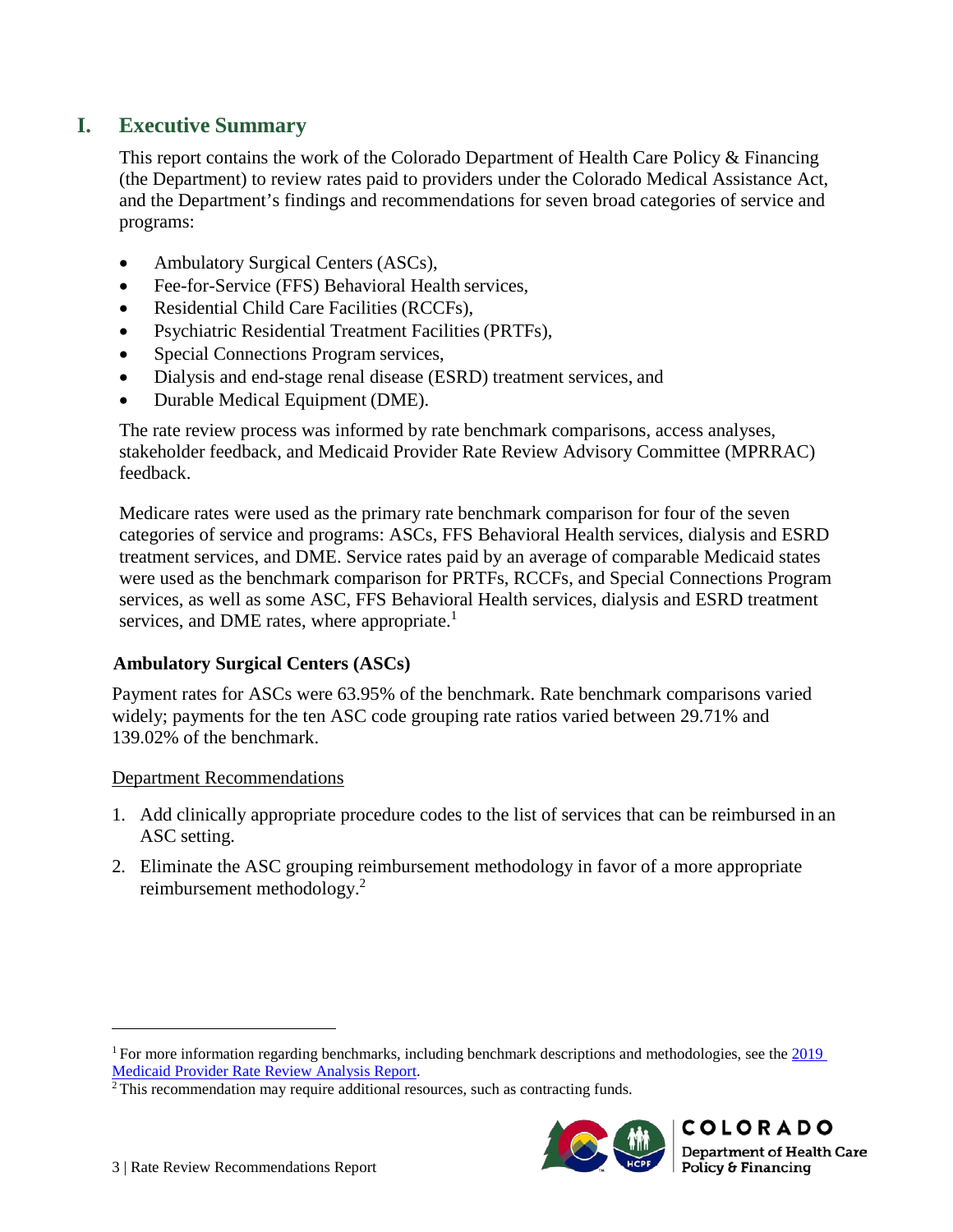- 3. Re-evaluate each service rate relative to the benchmark and evaluate individual services that are identified to be below 80% and above 100% of the benchmark to identify services that would benefit from an immediate rate change.<sup>3</sup>
- 4. Evaluate the potential for creating a Multiple Procedure Discounting reimbursement methodology.4
- 5. Conduct additional evaluation of whether costs can be offset by incentivizing migration of appropriate procedures from the hospital to the ASC setting.

## <span id="page-7-0"></span>**Fee-for-Service (FFS) Behavioral Health Services**

Payment rates for FFS Behavioral Health services were 94.67% of the benchmark. Rate benchmark comparison varied widely; payments varied between 22.71% and 231.23% of the benchmark.

#### Department Recommendation

1. Evaluate individual services that were identified to be below 80% and above 100% of the benchmark to identify services that would benefit from an immediate rate change.<sup>5</sup>

## <span id="page-7-1"></span>**Residential Child Care Facilities (RCCFs)**

Payment rates for RCCFs were 68.56% of the benchmark. Rate benchmark comparison varied widely; payments varied between 47.00% and 100.64% of the benchmark.

#### Department Recommendations

- 1. Evaluate methods to differentiate payments for RCCFs from other FFS Behavioral Health services.
- 2. Initiate a joint RCCF and PRTF rate setting project using Department best practicesto incentivize proper use of each facility type.<sup>6</sup>
- 3. Evaluate the regulatory requirements regarding co-location of RCCFs and PRTFs on the same campus to better understand factors impacting service delivery.

<sup>6</sup> See the [Establishing Provider Payment Rates and Methodologies: A Short Primer f](https://www.colorado.gov/pacific/sites/default/files/Establishing%20Provider%20Payment%20Rates%20and%20Methodologies%20-%20A%20Short%20Primer.pdf)or more information regarding the difference between the Department rate setting and rate review processes.



<sup>&</sup>lt;sup>3</sup> This recommendation will allow the Department to adjust rates so that the deviation from the benchmark, and the methodology used to set said rates, is reasonably consistent across services. The Department will conduct additional analysis to ensure rebalancing would not disproportionately, and adversely, impact individual providers in a manner that would affect member access and provider retention.

<sup>&</sup>lt;sup>4</sup> This recommendation may require additional resources, such as contracting funds.

<sup>5</sup> This recommendation will allow the Department to adjust rates so that the deviation from the benchmark, and the methodology used to set said rates, is reasonably consistent across services. The Department will conduct additional analysis to ensure rebalancing would not disproportionately, and adversely, impact individual providers in a manner that would affect member access and provider retention.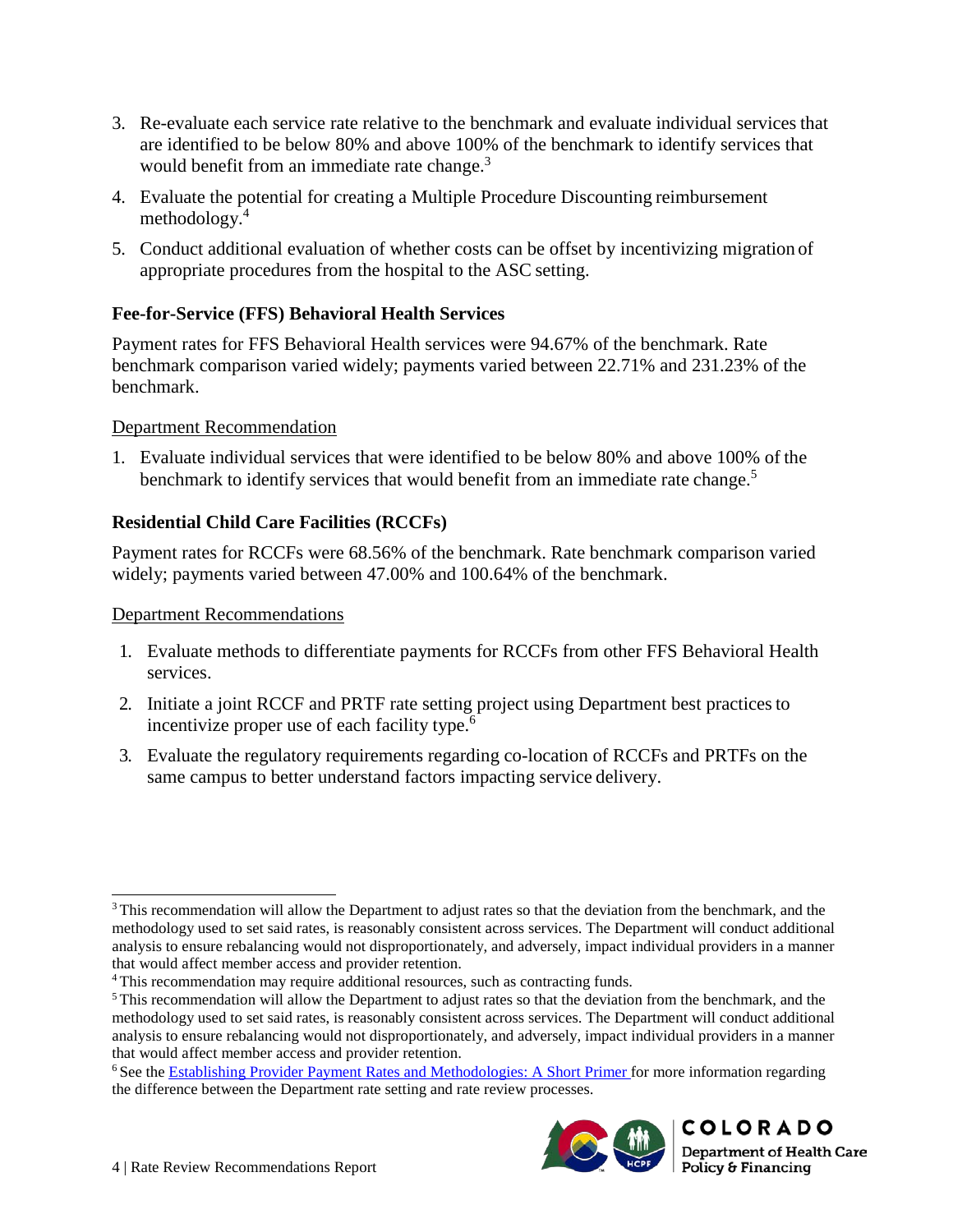## <span id="page-8-0"></span>**Psychiatric Residential Treatment Facilities (PRTFs)**

Payment rates for PRTFs were 114.36% of the benchmark.<sup>7</sup>

#### Department Recommendation

- 1. Initiate a joint RCCF and PRTF rate setting project using Department best practicesto incentivize proper use of each facility type.<sup>8</sup>
- 2. Evaluate the regulatory requirements regarding co-location of RCCFs and PRTFs on the same campus to better understand factors impacting service delivery.

#### <span id="page-8-1"></span>**Special Connections Program Services**

The per diem rate for Special Connections Program services was 114.54% of the benchmark. The other rate benchmark comparisons varied widely; payments varied between 9.78% and 630.72% of the benchmark.

#### Department Recommendations

- 1. Further align with and support Office of Behavioral Health (OBH) efforts to increase data availability, consistency, and validity.
- 2. Further evaluate whether initiating a rate setting project would be beneficial.<sup>9</sup>
- 3. Conduct a provider survey to augment data currently available and to identify areasfor impacting program improvement.

## <span id="page-8-2"></span>**Dialysis and End-Stage Renal Disease (ESRD) Treatment Services**

Payment rates for dialysis and ESRD treatment services were 83.26% of the benchmark. Payments varied between 73.46% and 90.02% of the benchmark.

#### Department Recommendations

- 1. Evaluate potential reimbursement method changes for in-home Continuous Ambulatory Peritoneal Dialysis and Continuous Cycling Peritoneal Dialysis services, which would align more closely with the Medicare payment methodology.
- 2. Evaluate factors that impact utilization of in-home dialysis, including Medicare enrollment, and methods to improve access to in-home dialysis options where appropriate.

<sup>&</sup>lt;sup>9</sup> See the [Establishing Provider Payment Rates and Methodologies: A Short Primer f](https://www.colorado.gov/pacific/sites/default/files/Establishing%20Provider%20Payment%20Rates%20and%20Methodologies%20-%20A%20Short%20Primer.pdf)or more information regarding the difference between the Department rate setting and rate review processes.



<sup>&</sup>lt;sup>7</sup> There is only one per diem rate for PRTFs.

<sup>&</sup>lt;sup>8</sup> See the [Establishing Provider Payment Rates and Methodologies: A Short Primer f](https://www.colorado.gov/pacific/sites/default/files/Establishing%20Provider%20Payment%20Rates%20and%20Methodologies%20-%20A%20Short%20Primer.pdf)or more information regarding the difference between the Department rate setting and rate review processes.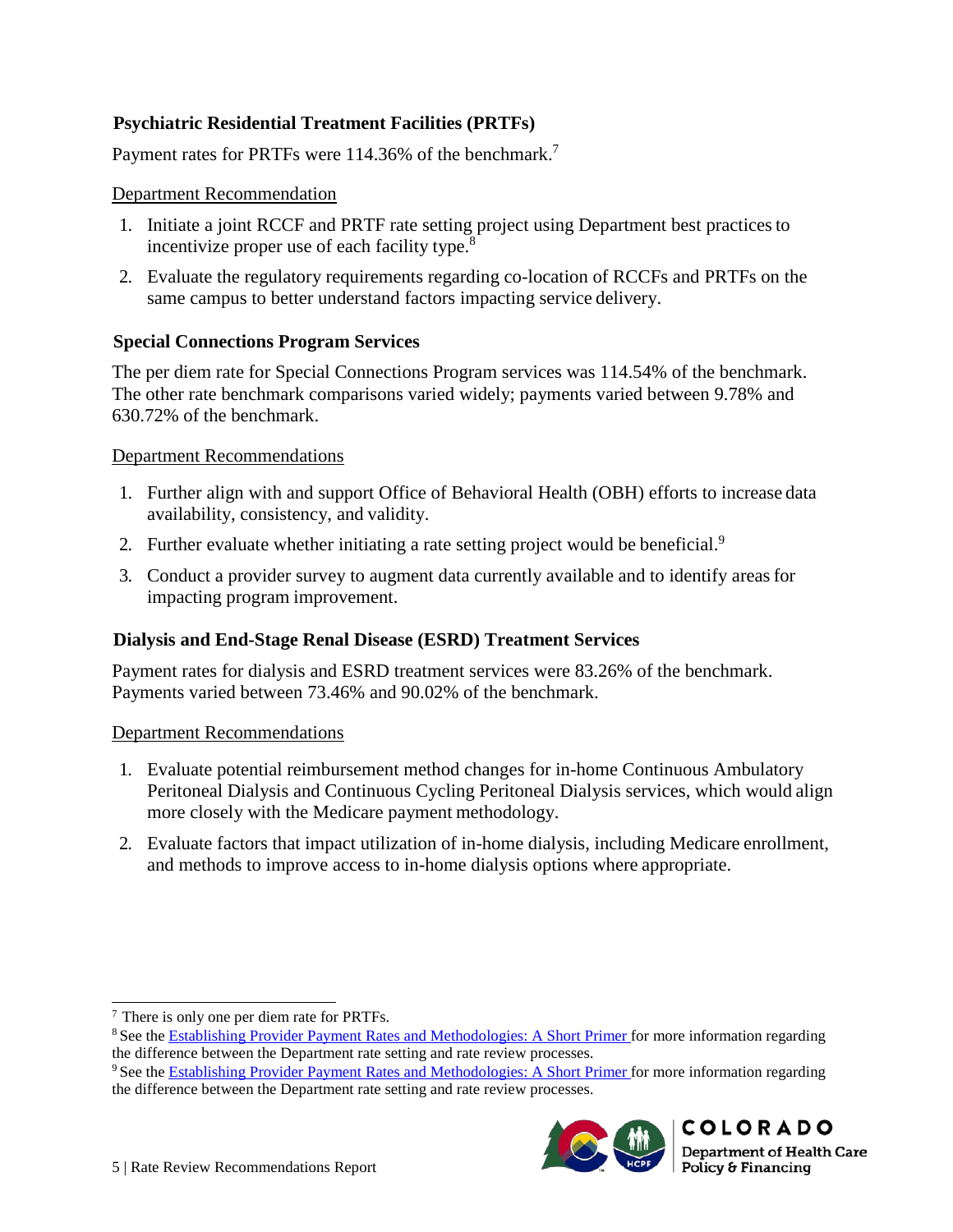## <span id="page-9-0"></span>**Durable Medical Equipment (DME)**

Payment rates for DME not subject to Upper Payment Limits  $(UPL)^{10}$  were 104.84% of the benchmark. Rate benchmark comparison varied widely; payments varied between 3.9% and 1,478% of the benchmark.

#### Department Recommendations

- 1. Evaluate individual services not subject to the UPL that were identified to be below 80% and above 100% of the benchmark to identify services that would benefit from an immediate rate change. $11$
- 2. Continue access to care evaluation of DME services subject to the UPL and work with state and federal partners to identify solutions to impacted services.
- 3. Evaluate the benefit of DME service component reimbursement.<sup>12</sup>

## <span id="page-9-2"></span><span id="page-9-1"></span>**II. Introduction**

#### **Background**

In 2015, the General Assembly adopted Senate Bill 15-228 "Medicaid Provider Rate Review," which created a process for the periodic review of provider rates under the Colorado Medical Assistance Act. In accordance with section 25.5-4-401.5, C.R.S., the Department established a rate review process that involves four components:

- Assess and, if needed, review a five-year schedule of rates under review;
- Conduct analyses of service, utilization, access, quality, and rate comparisons to an appropriate benchmark for services under review and present the findings in a report published the first of every May;
- Develop strategies for responding to the analyses results; and
- Provide recommendations on all rates reviewed and present in a report published the first of every November.

In accordance with the statute, the Department also established the Medicaid Provider Rate Review Advisory Committee (MPRRAC), which assists the Department in the review of provider rate reimbursements.

Services under review this year, Year Four of the five-year rate review process, include:

- Ambulatory Surgical Centers (ASCs)
- FFS Behavioral Health services
- Residential Child Care Facilities (RCCFs)
- Psychiatric Residential Treatment Facilities (PRTFs)
- Special Connections Program services

<sup>&</sup>lt;sup>12</sup> This recommendation was added in response to MPRRAC and stakeholder feedback.



<sup>&</sup>lt;sup>10</sup> Payment rates for DME subject to UPL were 100% of the benchmark (Medicare).

 $11$  This recommendation will allow the Department to adjust rates so that the deviation from the benchmark, and the methodology used to set said rates, is reasonably consistent across services. The Department will conduct additional analysis to ensure rebalancing would not disproportionately, and adversely, impact individual providers in a manner that would affect member access and provider retention.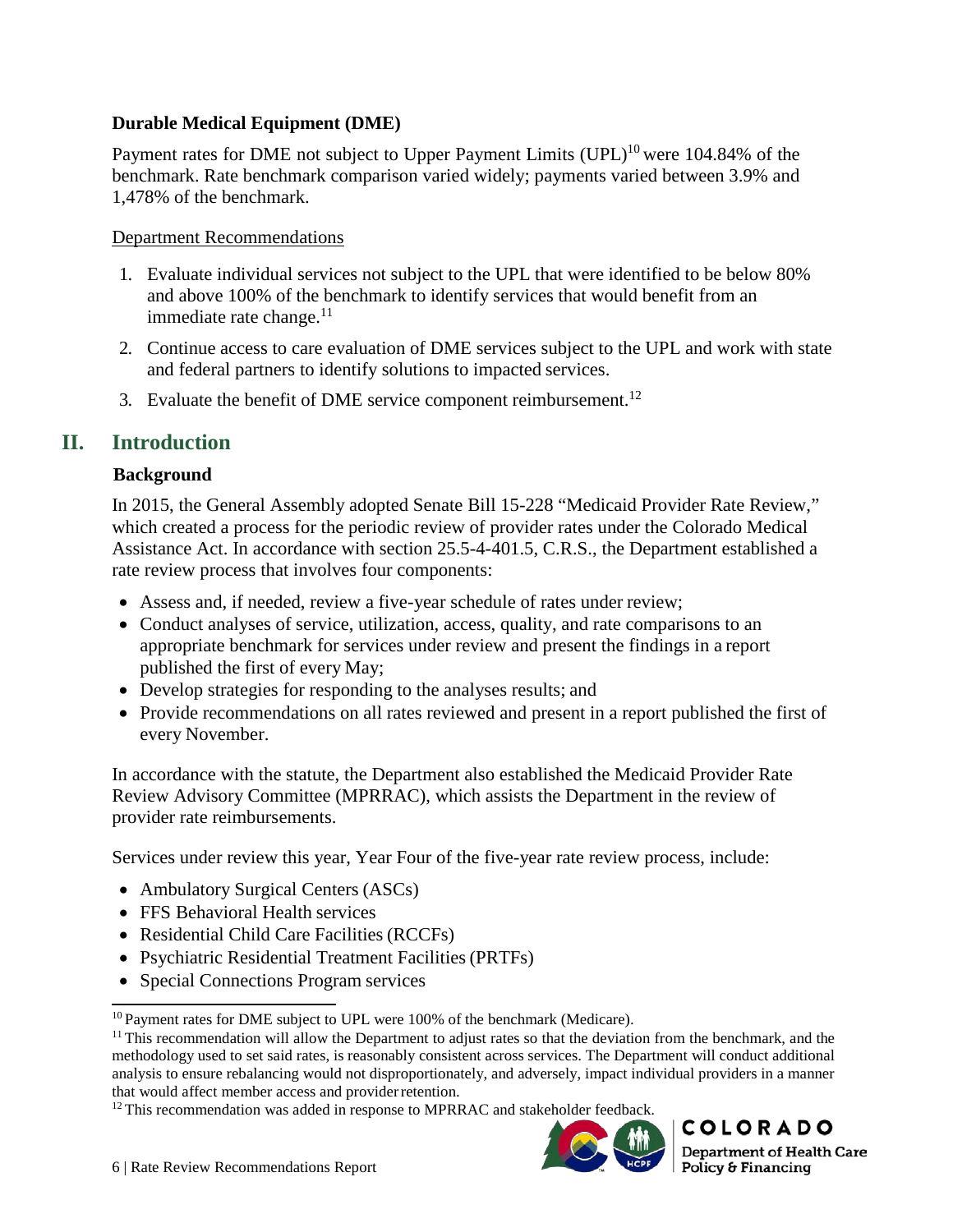- Dialysis and end-stage renal disease (ESRD) treatment services
- Durable Medical Equipment (DME)

On May 1, 2019, the Department published the [2019 Medicaid Provider Rate Review Analysis](https://www.colorado.gov/pacific/sites/default/files/2019%20Medicaid%20Provider%20Rate%20Review%20Analysis%20Report-v2.pdf) [Report.](https://www.colorado.gov/pacific/sites/default/files/2019%20Medicaid%20Provider%20Rate%20Review%20Analysis%20Report-v2.pdf)

## <span id="page-10-0"></span>**Report Purpose**

This document serves as the second report in the annual rate review process. It briefly summarizes what was learned through the rate review process, considerations, and the Department's recommendations for services reviewed in Year Four. The Department's recommendations were informed by the [2019 Medicaid Provider Rate Review Analysis Report,](https://www.colorado.gov/pacific/sites/default/files/2019%20Medicaid%20Provider%20Rate%20Review%20Analysis%20Report-v2.pdf) as well as MPRRAC and stakeholder feedback. They were developed after working with the Office of State Planning and Budgeting to determine priorities and achievable goals within the statewide budget.

This report is intended to be used by the Joint Budget Committee (JBC) for consideration in formulating the budget for the Department.

## <span id="page-10-1"></span>**MPRRAC Guiding Principles**

The MPRRAC and the Department share the goal of using the rate review process to critically analyze rates, member access, provider retention, and develop appropriate recommendations. During Year One of the rate review process, the MPRRAC identified a series of overarching guiding principles to guide their evaluation of Department-presented information and discussions. Those guiding principles were used again during Year Four:

- "Don't reinvent the wheel"; if an appropriate rate benchmark or rate setting methodology exists, try to use it.
- Support rates and methodologies that encourage care to be delivered in the least restrictive and least costly environment.
- Develop methodologies to account for the differences in delivering services in geographically different settings, especially rural settings.
- Rates and methodologies should attempt to cover the direct costs of goods and supplies for providers.

## <span id="page-10-2"></span>**Report Format**

This report is separated into seven sections: ASCs, FFS Behavioral Health services, RCCFs, PRTFs, Special Connections Program services, dialysis and ESRD treatment services, and DME. Each section contains:

- Summary of Findings a summary of the Department's findings through the rate review process, which includes rate comparison and access analyses;
- Considerations including information and data that informed the development of the Department's recommendations; and
- Department Recommendations.

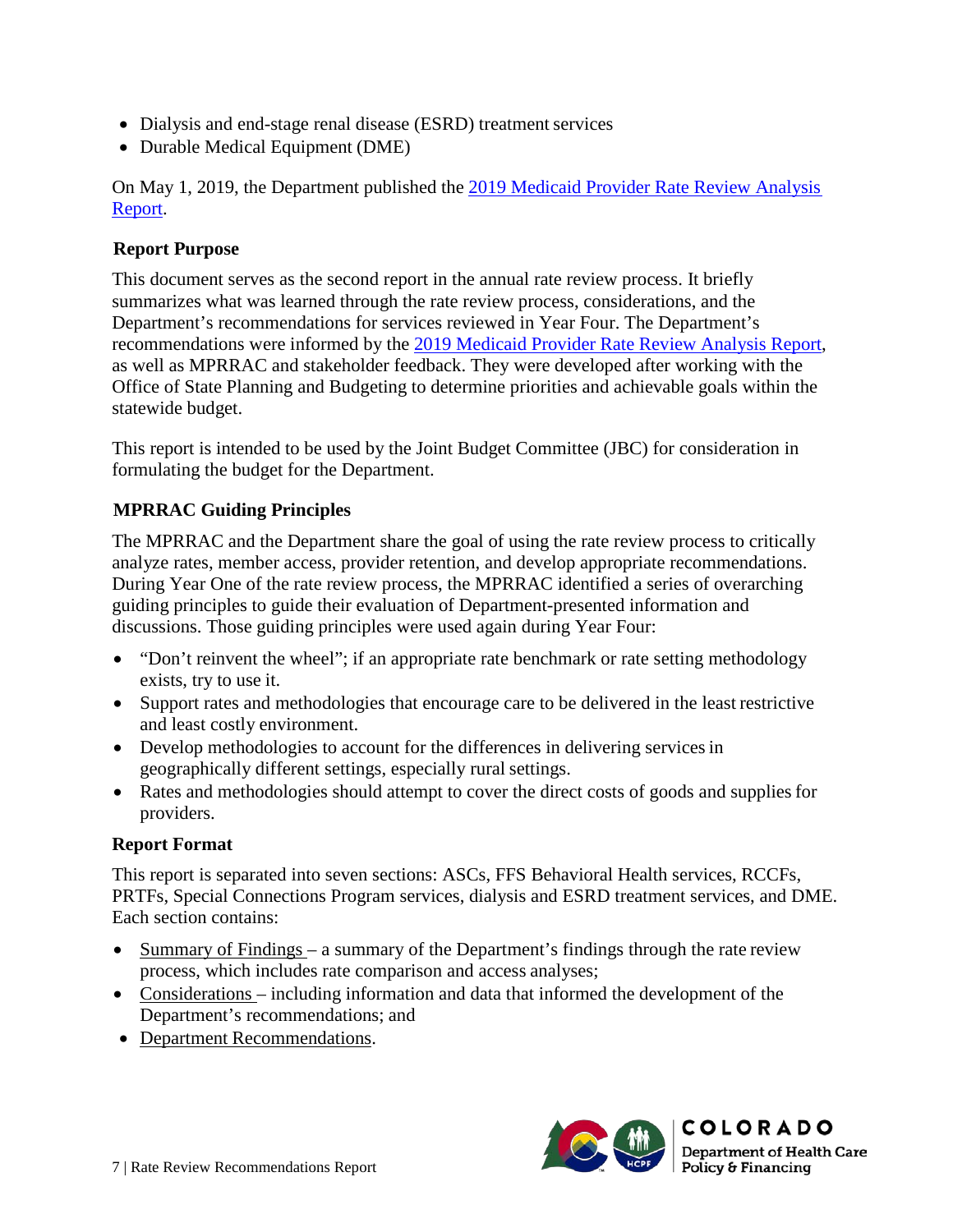## <span id="page-11-1"></span><span id="page-11-0"></span>**III. Year Four Recommendations**

## **Ambulatory Surgical Centers (ASCs)**

## Summary of Findings

The results of the [2019 Medicaid Provider Rate Review Analysis Report r](https://www.colorado.gov/pacific/sites/default/files/2019%20Medicaid%20Provider%20Rate%20Review%20Analysis%20Report-v2.pdf)evealed that the Department's payments for ASCs were 63.95% of the benchmark. Rate benchmark comparisons varied widely; payments for the ten ASC code grouping rate ratios varied between 29.71% and 139.02% of the benchmark.13,14 Analyses suggest that ASC payments were sufficient to allow for member access and provider retention. However, additional research may reveal more information that could lead to a different conclusion.15

#### Considerations

Medicare reimburses more services in ASC settings than Colorado Medicaid. The Department is aware that care is sometimes provided in a hospital setting that could be provided in an ASC. As a result, the Department is evaluating additional services for reimbursement in an ASC setting.16 The Department is also further analyzing the potential for cost savings if more procedures were reimbursed in ASC settings compared to those currently reimbursed in outpatient hospital settings, as suggested by stakeholders. The Department will evaluate the findings of the Medicaid Evidence-based Decisions Project (MED) analysis of best practices for migrating appropriate care from the hospital to the ASC setting. This is being researched on behalf of participating states and will be completed later in 2019. The Department considers that, at times, it is more appropriate for certain procedures to be conducted in the hospital setting (e.g., when members present as medically complex).

In addition, Medicare practices Multiple Procedure Discounting (MPD), but Colorado Medicaid does not. Stakeholders indicated that providers often choose between the following two options:

- Perform procedures at different times to be reimbursed for each procedure individually; or
- Perform multiple procedures at a single appointment to only be reimbursed for the most complex procedure.

The MPRRAC and stakeholders noted their support of the recommendations below.

<sup>&</sup>lt;sup>16</sup> A working list of codes is currently being reviewed from a clinical and academic perspective to determine a final list of procedures to allow for reimbursement in ASC settings. To develop this list, a crosswalk was completed of covered Medicare and Medicaid ASC services to identify codes that Medicare reimburses in ASC settings that Medicaid does not; next, Medicaid non-covered services were excluded; finally, services determined to be unsafe to perform in ASC settings were excluded (e.g., spinal and vascular surgeries).



<sup>&</sup>lt;sup>13</sup> Services performed at an ASC are assigned to one of ten rate group brackets for reimbursement. If multiple procedures are provided in a single visit, they are grouped together, and reimbursement is based on the most complex procedure.

<sup>&</sup>lt;sup>14</sup> Information regarding variations in rate benchmark comparisons is contained in the [2019 Medicaid Provider Rate](https://www.colorado.gov/pacific/sites/default/files/2019%20Medicaid%20Provider%20Rate%20Review%20Analysis%20Report-v2.pdf) [Review Analysis Report;](https://www.colorado.gov/pacific/sites/default/files/2019%20Medicaid%20Provider%20Rate%20Review%20Analysis%20Report-v2.pdf) detailed information regarding the rate comparison analysis methodology is contained in [Appendix B;](https://www.colorado.gov/pacific/sites/default/files/2019%20Medicaid%20Provider%20Rate%20Review%20Analysis%20Report%20-%20Appendix%20B.pdf) visual representations of variations in the rate benchmark comparisons and access to care analyses are contained i[n Appendix C o](https://www.colorado.gov/pacific/sites/default/files/2019%20Medicaid%20Provider%20Rate%20Review%20Analysis%20Report%20-%20Appendix%20C.pdf)f the report.

<sup>&</sup>lt;sup>15</sup> The Department recognizes that while analyses indicate that member access and provider retention are sufficient, there are ways in which access to ASC services could be improved.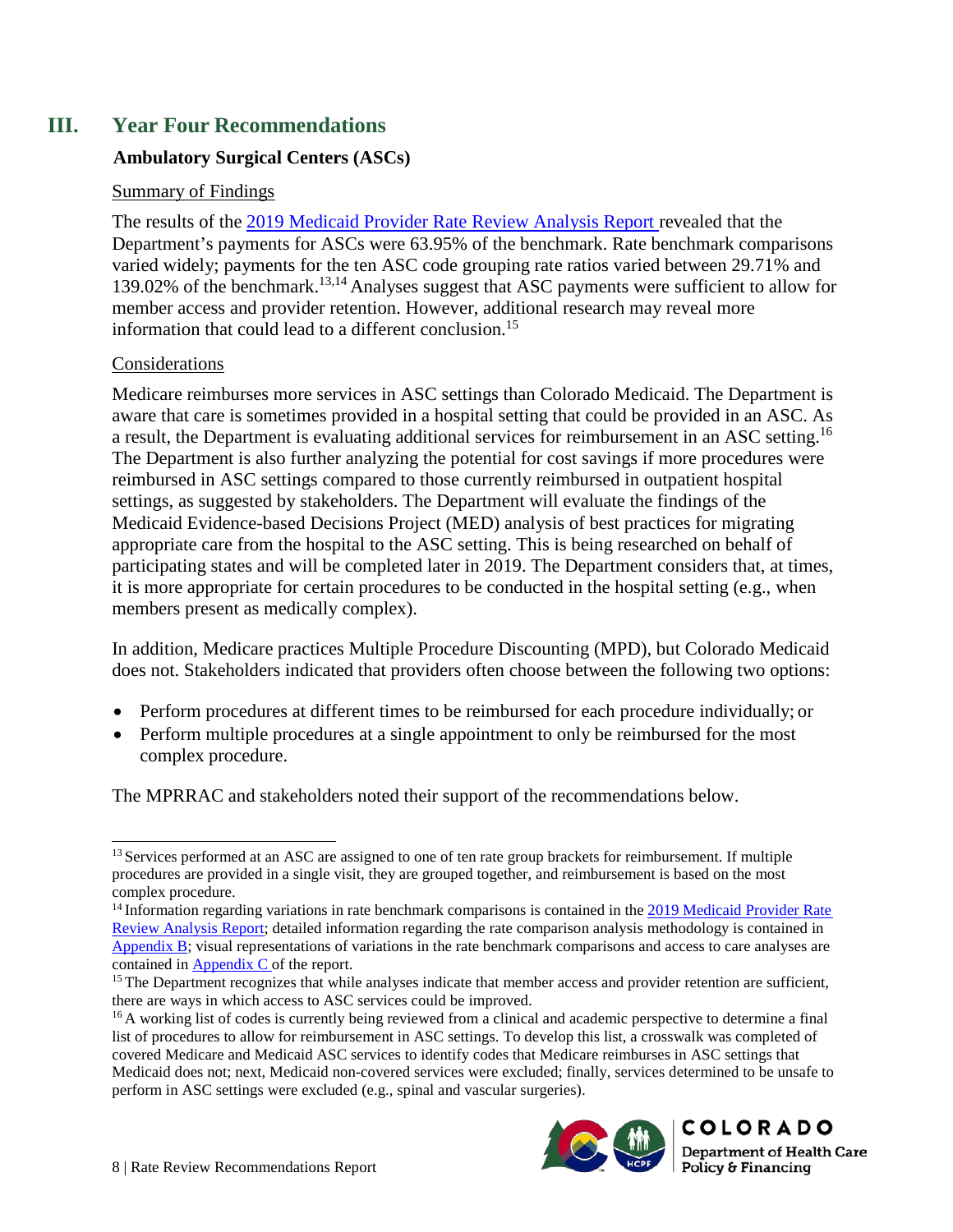#### Department Recommendations

- 1. Add clinically appropriate procedure codes to the list of services that can be reimbursed in an ASC setting.<sup>17</sup>
- 2. Eliminate the ASC grouping reimbursement methodology in favor of a more appropriate reimbursement methodology.<sup>18</sup>
- 3. Re-evaluate each service rate relative to the benchmark and evaluate individual services that are identified to be below 80% and above 100% of the benchmark to identify services that would benefit from an immediate rate change.<sup>19</sup>
- 4. Evaluate the potential for creating a Multiple Procedure Discounting reimbursement methodology. $20$
- 5. Conduct additional evaluation of whether costs can be offset by incentivizing migration of appropriate procedures from the hospital to the ASC setting.

#### <span id="page-12-0"></span>**Fee-for-Service (FFS) Behavioral Health Services**

#### Summary of Findings

The results of the [2019 Medicaid Provider Rate Review Analysis Report r](https://www.colorado.gov/pacific/sites/default/files/2019%20Medicaid%20Provider%20Rate%20Review%20Analysis%20Report-v2.pdf)evealed that the Department's payments for FFS behavioral health services were 94.67% of the benchmark. Rate benchmark comparison varied widely; payments varied between 22.71% and 231.23% of the benchmark.<sup>21</sup> Analyses suggest that FFS Behavioral Health payments were sufficient to allow for member access and provider retention.

#### Considerations

The Department contracts with the Regional Accountable Entities (RAEs), which are the primary access point for behavioral health services. Under a separate managed care arrangement, the Department pays a fixed, capitated rate to the RAEs to manage and reimburse for the vast majority of behavioral health services Colorado Medicaid members receive. Each RAE contracts with behavioral health providers within their region and has the flexibility to negotiate reimbursement rates with each of those providers. For services covered under the RAE contracts, behavioral health providers bill the RAEs directly for services rendered.<sup>22</sup> Capitated rates

 $^{22}$  RAE contracts include a list of covered diagnoses. Where a diagnosis is not part of the RAE contract, providers bill the Department directly for behavioral health services rendered. For example, in FY 2017, 97,000 claims for general psychotherapy services were reimbursed by RAEs, compared to 8,000 claims that were reimbursed FFS.



<sup>&</sup>lt;sup>17</sup> This recommendation aligns with the Governor's November 1, 2019 executive budget request R-10, "Provider Rate Adjustments."

<sup>&</sup>lt;sup>18</sup> This recommendation may require additional resources, such as contracting funds.

 $19$  This recommendation will allow the Department to adjust rates so that the deviation from the benchmark, and the methodology used to set said rates, is reasonably consistent across services. The Department will conduct additional analysis to ensure rebalancing would not disproportionately, and adversely, impact individual providers in a manner that would affect member access and provider retention.

<sup>&</sup>lt;sup>20</sup> This recommendation may require additional resources, such as contracting funds.

 $^{21}$  Information regarding variations in rate benchmark comparisons is contained in the [2019 Medicaid Provider Rate](https://www.colorado.gov/pacific/sites/default/files/2019%20Medicaid%20Provider%20Rate%20Review%20Analysis%20Report-v2.pdf) [Review Analysis Report;](https://www.colorado.gov/pacific/sites/default/files/2019%20Medicaid%20Provider%20Rate%20Review%20Analysis%20Report-v2.pdf) detailed rate comparison results are contained in [Appendix B o](https://www.colorado.gov/pacific/sites/default/files/2019%20Medicaid%20Provider%20Rate%20Review%20Analysis%20Report%20-%20Appendix%20B.pdf)f the report; visual representations of variations in the rate benchmark comparisons and access to care analyses are contained in [Appendix C o](https://www.colorado.gov/pacific/sites/default/files/2019%20Medicaid%20Provider%20Rate%20Review%20Analysis%20Report%20-%20Appendix%20C.pdf)f the report.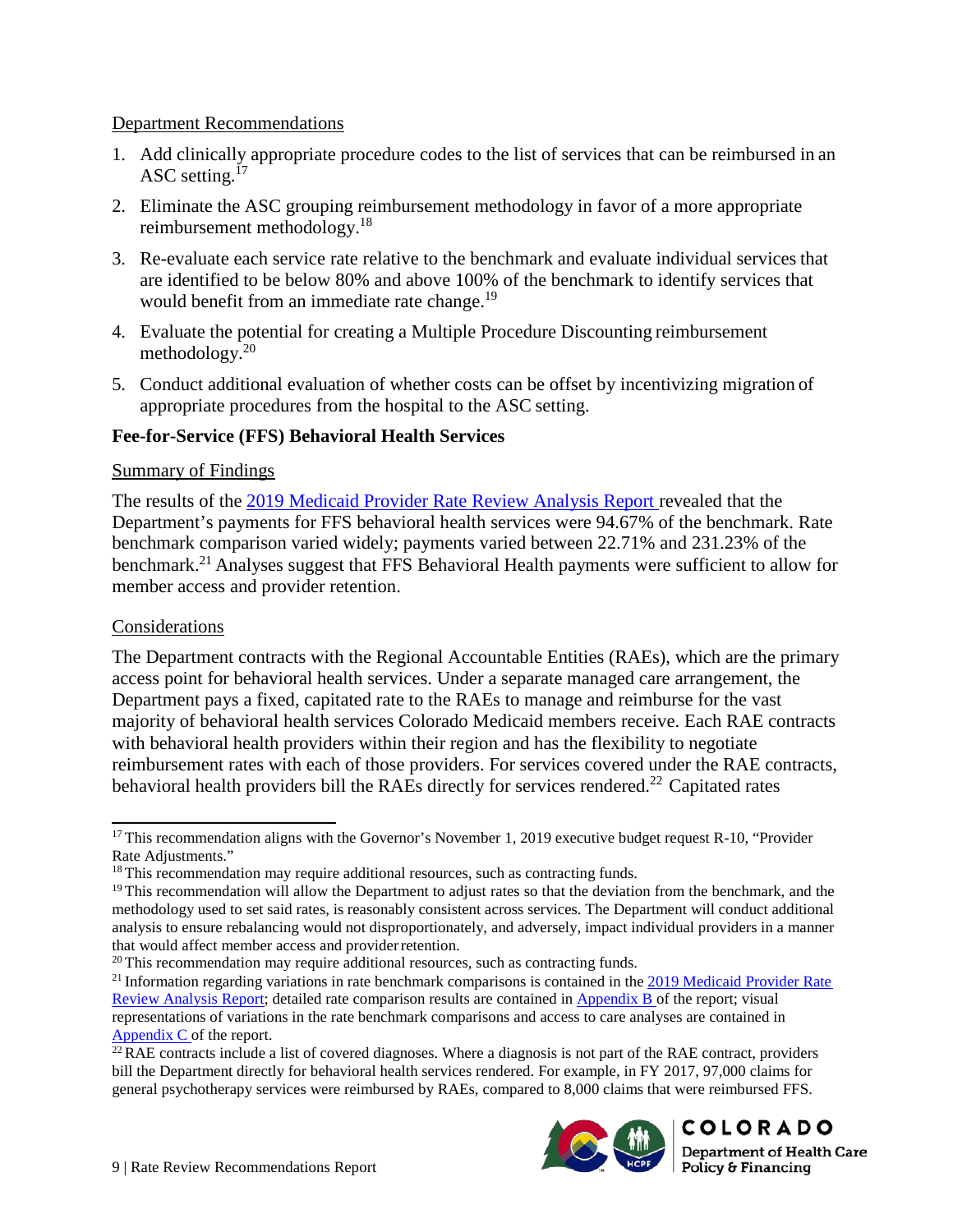reimbursed through the RAEs are not included in the FFS Behavioral Health services analyzed within the [2019 Medicaid Provider Rate Review Analysis Report;](https://www.colorado.gov/pacific/sites/default/files/2019%20Medicaid%20Provider%20Rate%20Review%20Analysis%20Report-v2.pdf) only FFS behavioral health rates were included in the report.

Subsequent to the period of review, the Department took independent action to increase the rate for code 90792, Psychiatric Diagnostic Evaluation with Medical Services, to 100% of the national Medicare non-facility rate.

The MPRRAC and stakeholders noted their support of the recommendation below.

Department Recommendations

1. Evaluate individual services that were identified to be below 80% and above 100% of the benchmark to identify services that would benefit from an immediate rate change.<sup>23, 24</sup>

#### <span id="page-13-0"></span>**Residential Child Care Facilities (RCCFs)**

#### Summary of Findings

The results of the [2019 Medicaid Provider Rate Review Analysis Report r](https://www.colorado.gov/pacific/sites/default/files/2019%20Medicaid%20Provider%20Rate%20Review%20Analysis%20Report-v2.pdf)evealed that the Department's payments for RCCFs were 68.56% of the benchmark. Rate benchmark comparison varied widely; payments varied between 47.00% and 100.64% of the benchmark.<sup>25</sup> Analyses were inconclusive to determine if RCCF payments were sufficient to allow for member access and provider retention.

#### Considerations

RCCF services are part of a child welfare services continuum; counties place members into an RCCF when other child welfare services (such as group home placement) are inadequate to meet the need of the member. The Department reimburses RCCF services in accordance with the behavioral health fee schedule; $^{26}$  the Department does not pay differently based on place of service.<sup>27</sup> RCCFs have evolved over time to serve higher acuity children. However, because RCCF settings serve children with high acuity needs, the level of staffing and type of clinicians needed to provide services in an RCCF often exceeds what is required when those same services

 $27$  RCCF providers are reimbursed a facility rate by the county. Counties place members into RCCFs and negotiate the facility rate with RCCF providers.



When behavioral health providers bill the Department directly, the Department reimburses providers based on behavioral health service rates listed in the [Colorado Medicaid Fee Schedule.](https://www.colorado.gov/hcpf/provider-rates-fee-schedule)

 $23$  This recommendation will allow the Department to adjust rates so that the deviation from the benchmark, and the methodology used to set said rates, is reasonably consistent across services. The Department will conduct additional analysis to ensure rebalancing would not disproportionately, and adversely, impact individual providers in a manner that would affect member access and provider retention.

 $24$  This recommendation aligns with the Governor's November 1, 2019 executive budget request R-10, "Provider Rate Adjustments."

 $^{25}$  Information regarding variations in rate benchmark comparisons is contained in the  $2019$  Medicaid Provider Rate [Review Analysis Report;](https://www.colorado.gov/pacific/sites/default/files/2019%20Medicaid%20Provider%20Rate%20Review%20Analysis%20Report-v2.pdf) detailed rate comparison results are contained in [Appendix B o](https://www.colorado.gov/pacific/sites/default/files/2019%20Medicaid%20Provider%20Rate%20Review%20Analysis%20Report%20-%20Appendix%20B.pdf)f the report; visual representations of variations in the rate benchmark comparisons and access to care analyses are contained in [Appendix C o](https://www.colorado.gov/pacific/sites/default/files/2019%20Medicaid%20Provider%20Rate%20Review%20Analysis%20Report%20-%20Appendix%20C.pdf)f the report.

 $26$  Room and board are funded by the county placing the member into the facility.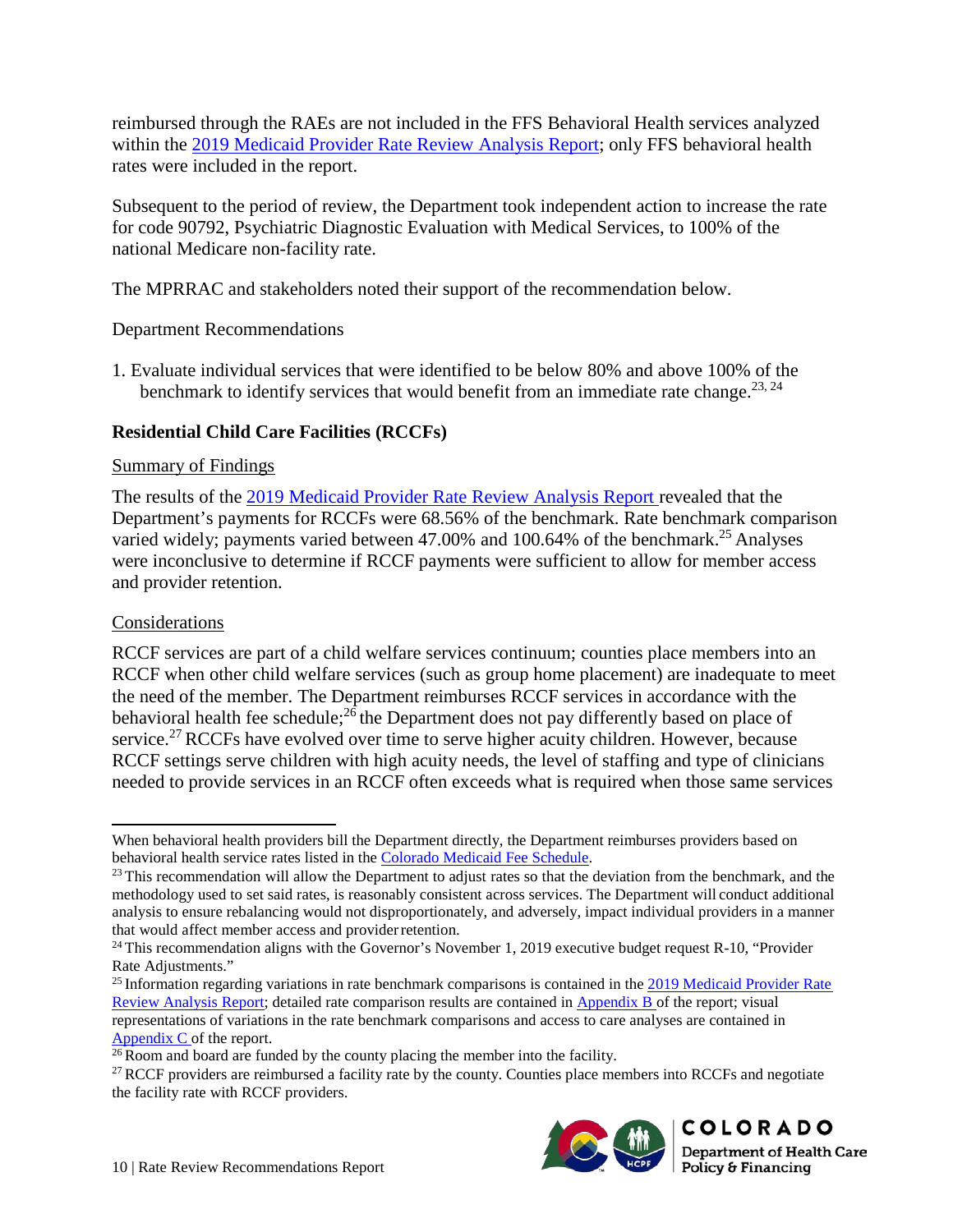are provided to members outside an RCCF setting. Medication management in RCCF settings must also be considered as it differs from medication management elsewhere. For example, there is a need for specialized psychiatric prescribers; however, Medicaid pays one rate for medication management regardless of setting. The Department is considering the totality of services provided in RCCFs in terms of rate setting, based on the services provided by RCCFs for higher complexity cases and the expansion of their scope of practice to care for children needing 24 hour medical services. The Department will also consider the utilization of other services across the continuum of care, as well as state initiatives to decrease residential-based treatments and increase home and community-based services.

The federal Family First Prevention Services Act  $(FFPSA)^{28}$  passed on February 9, 2018, created the Qualified Residential Treatment Program (QRTP), which is projected to be implemented in January 2020. QRTPs must meet federal requirements including 24-hour access to medical care. The Department anticipates that many RCCFs will seek QRTP certification. It is unknown how the QRTP certification will affect access to care.

Finally, the state has a strong focus on prevention of out-of-home placement, which may mitigate the number of needed RCCF placements. For example, the Family Services Improvement and Innovation Act<sup>29</sup> enabled states to operate a coordinated program of family preservation and community-based family support services designed to help families alleviate crises and maintain the safety of children in their own homes. Also, a Colorado Title IV-E Waiver Demonstration Project<sup>30</sup> coordinated through the Colorado Department of Human Services and scheduled to sunset in September 2019<sup>31</sup> enabled child welfare agencies to use block allocation funding to prevent foster care entry, increase permanency, prevent short stays in placement, and reduce/prevent placement reentry.

The MPRRAC and stakeholders noted their support of the recommendations below.

## Department Recommendations

- 1. Evaluate methods to differentiate payments for RCCFs from other FFS Behavioral Health services.
- 2. Initiate a joint RCCF and PRTF rate setting project using Department best practicesto incentivize proper use of each facility type.<sup>32</sup>

<sup>26);</sup> it is unclear at this time whether certain demonstration activities and associated funding will continue. <sup>32</sup> See the [Establishing Provider Payment Rates and Methodologies: A Short Primer f](https://www.colorado.gov/pacific/sites/default/files/Establishing%20Provider%20Payment%20Rates%20and%20Methodologies%20-%20A%20Short%20Primer.pdf)or more information regarding the difference between the Department rate setting and rate review processes.



<sup>&</sup>lt;sup>28</sup> H.R.253; aims to prevent children from entering foster care by allowing federal reimbursement for mental health services, substance use treatment, and in-home parenting skills training. It also seeks to improve the wellbeing of children already in foster care by incentivizing states to reduce placement of children in congregate care. 2[9 P.L.112-34;](https://www.congress.gov/112/plaws/publ34/PLAW-112publ34.pdf) reauthorized the Promoting Safe and Stable Families and Child Welfare Services program through FY 2016.

<sup>&</sup>lt;sup>30</sup> For more information, see the [Profiles of the Active Title IV-E Child Welfare Demonstrations,](https://www.acf.hhs.gov/sites/default/files/cb/compiled_profiles.pdf) p.20-25.

<sup>&</sup>lt;sup>31</sup> These funds will be replaced by funding through the federal Family First Prevention Services Act (see footnote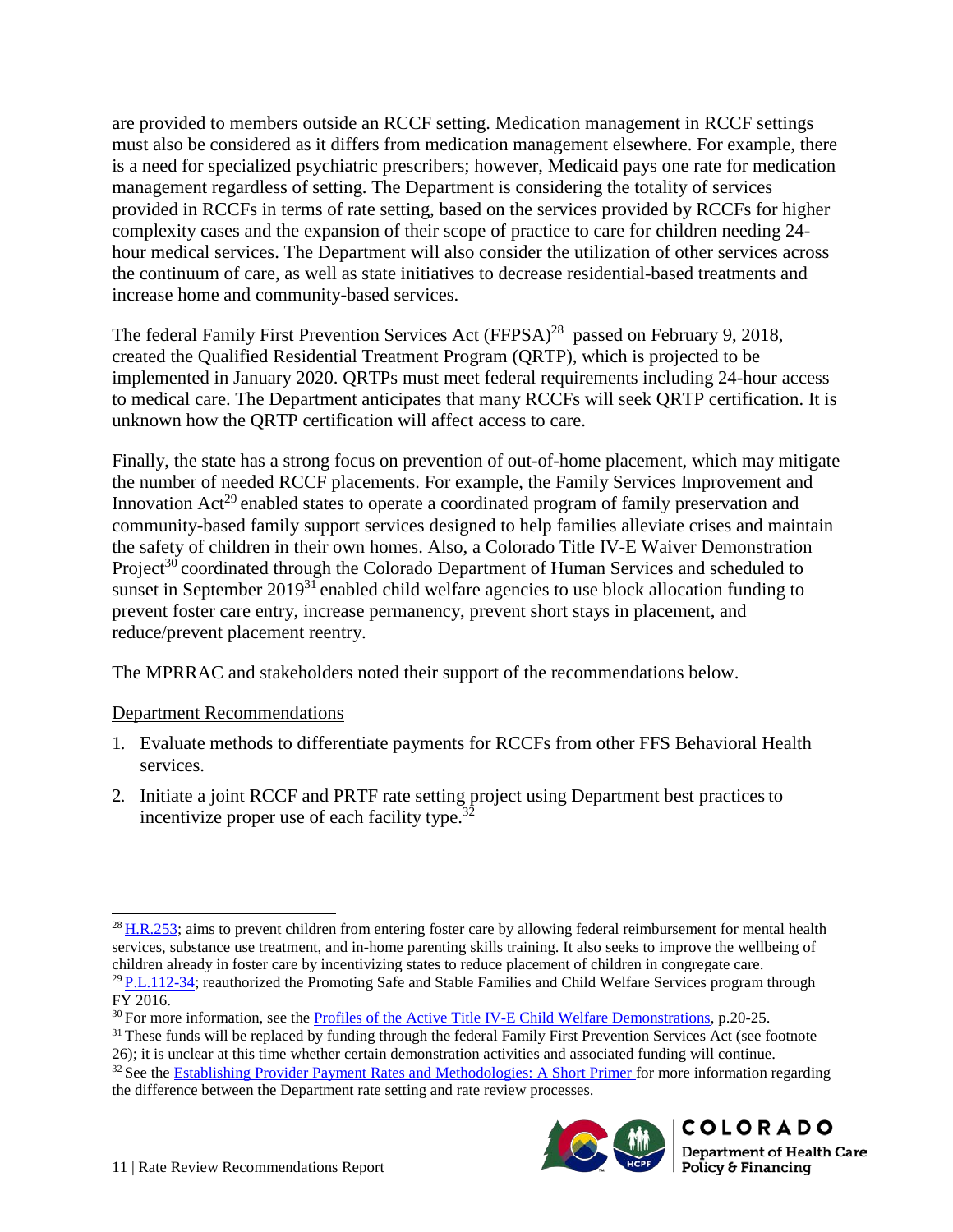3. Evaluate the regulatory requirements regarding co-location of RCCFs and PRTFs on the same campus to better understand factors impacting service delivery.

## <span id="page-15-0"></span>**Psychiatric Residential Treatment Facilities (PRTFs)**

#### Summary of Findings

The results of the [2019 Medicaid Provider Rate Review Analysis Report r](https://www.colorado.gov/pacific/sites/default/files/2019%20Medicaid%20Provider%20Rate%20Review%20Analysis%20Report-v2.pdf)evealed that the Department's payments for PRTFs were 114.36% of the benchmark. <sup>33,34</sup> Analyses were inconclusive to determine if PRTF payments were sufficient to allow for member access and provider retention.

#### Considerations

PRTFs treat high acuity individuals who need 24-hour access to medical services. The Department is considering the totality of services provided in PRTFs in terms of rate setting, based on the services provided by PRTFs for higher complexity cases.

Colorado Medicaid reimbursed one PRTF July 2015-March 2018.35 The Department recognizes that additional research is needed to fully understand why utilization of PRTFs in Colorado is low. The Department is performing ongoing PRTF analyses in alignment with the implementation of federal regulations; refer to the RCCF Considerations section above for examples of the state initiatives focused on prevention of out-of-home placement, which may mitigate the number of PRTF placements. The Department is also conducting further analysis to quantify the extent to which reimbursement of services in RCCF settings differs from the PRTF per diem rate.

In addition, the Department received feedback from the sole PRTF billing provider that the PRTF per diem rate is insufficient to cover operational costs.

The MPRRAC and stakeholders noted their support of the recommendations below.

#### Department Recommendations

- 1. Initiate a joint RCCF and PRTF rate setting project using Department best practicesto incentivize proper use of each facility type.<sup>36</sup>
- 2. Evaluate the regulatory requirements regarding co-location of RCCFs and PRTFs on the same campus to better understand factors impacting service delivery.

<sup>&</sup>lt;sup>36</sup> See the [Establishing Provider Payment Rates and Methodologies: A Short Primer f](https://www.colorado.gov/pacific/sites/default/files/Establishing%20Provider%20Payment%20Rates%20and%20Methodologies%20-%20A%20Short%20Primer.pdf)or more information regarding the difference between the Department rate setting and rate review processes.



<sup>33</sup> There is only one per diem rate for PRTFs.

<sup>&</sup>lt;sup>34</sup> Information regarding variations in rate benchmark comparisons is contained in the [2019 Medicaid Provider Rate](https://www.colorado.gov/pacific/sites/default/files/2019%20Medicaid%20Provider%20Rate%20Review%20Analysis%20Report-v2.pdf) [Review Analysis Report;](https://www.colorado.gov/pacific/sites/default/files/2019%20Medicaid%20Provider%20Rate%20Review%20Analysis%20Report-v2.pdf) visual representations of variations in the rate benchmark comparisons are contained in [Appendix C o](https://www.colorado.gov/pacific/sites/default/files/2019%20Medicaid%20Provider%20Rate%20Review%20Analysis%20Report%20-%20Appendix%20C.pdf)f the report.

<sup>&</sup>lt;sup>35</sup> This information comes from limited claims data pulled for targeted claims used in the [2019 Medicaid Provider](https://www.colorado.gov/pacific/sites/default/files/2019%20Medicaid%20Provider%20Rate%20Review%20Analysis%20Report-v2.pdf) [Rate Review Analysis Report.](https://www.colorado.gov/pacific/sites/default/files/2019%20Medicaid%20Provider%20Rate%20Review%20Analysis%20Report-v2.pdf)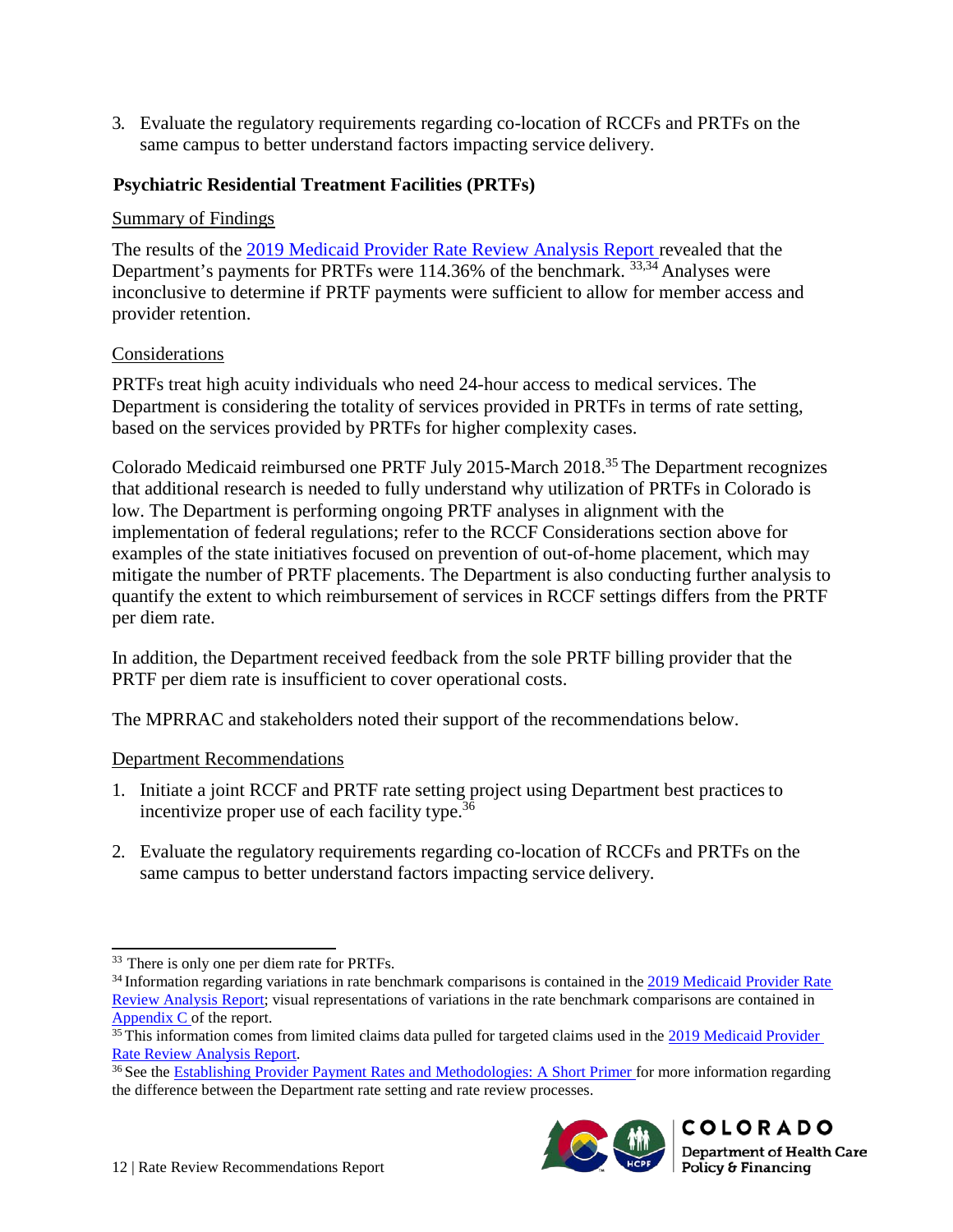#### <span id="page-16-0"></span>**Special Connections Program Services**

#### Summary of Findings

The results of the [2019 Medicaid Provider Rate Review Analysis Report r](https://www.colorado.gov/pacific/sites/default/files/2019%20Medicaid%20Provider%20Rate%20Review%20Analysis%20Report-v2.pdf)evealed the per diem rate for the Special Connections Program was 114.54% of the benchmark. The other rate benchmark comparisons varied widely by individual service; payments varied between 9.78% and  $630.72\%$  of the benchmark.<sup>37,38</sup> Analyses are inconclusive to determine if Special Connections payments were sufficient to allow for member access and provider retention.

#### Considerations

The Department is aware of legislation that will impact access for pregnant and parenting mothers, including [HB19-1193,](https://leg.colorado.gov/bills/hb19-1193) which will expand the eligibility period for Special Connections to include postnatal members, and [SB19-228,](https://leg.colorado.gov/bills/sb19-228) which will further integrate substance use disorder (SUD) treatment and obstetrics and gynecology (OB/GYN) services (e.g., employing OB/GYN providers in SUD treatment centers and SUD treatment professionals in OB/GYN settings).

In addition, the Department received feedback from stakeholders, both through the rate review process and through other feedback channels, which included, but is not limited to: 39,40

- Current Special Connections service rates are too low for program sustainability; the program requires providers with specialized qualifications.
- There are access issues due to the restrictions on program eligibility.<sup>41</sup>
- There are difficulties providing residential services for pregnant women with dependent  $children$ <sup>42</sup>
- The operational challenges for these programs and the treatments provided by these programs tend to be complex in nature. Accommodating the family unit within a treatment setting is one example and can be associated with longer clinical hours, higher levels of staff specialty, and higher costs for treatment in general.
- Childcare costs are not included in Colorado Medicaid Special Connections rates; however, the FFPSA could provide this for members who have child welfare involvement at \$54 per diem for the child's costs.
- Federal regulations limit institutes of mental disease to 16 beds per site.

<sup>&</sup>lt;sup>42</sup> Mothers who have other dependent children require more resources in residential settings.<br> **COLORADO** 



<sup>&</sup>lt;sup>37</sup> The Department does not currently have claims data from the Special Connections Program; the implementation of a new claims payment system and the associated rule change to include a new, isolated provided type interfered with claims data submission. The lack of claims data impacted the rate comparison analysis; reimbursement rates were compared to estimated benchmarks for each code using comparable sources (i.e. other states' Medicaid programs).

<sup>&</sup>lt;sup>38</sup> Information regarding variations in rate benchmark comparisons is contained in the [2019 Medicaid Provider Rate](https://www.colorado.gov/pacific/sites/default/files/2019%20Medicaid%20Provider%20Rate%20Review%20Analysis%20Report-v2.pdf) [Review Analysis Report;](https://www.colorado.gov/pacific/sites/default/files/2019%20Medicaid%20Provider%20Rate%20Review%20Analysis%20Report-v2.pdf) additional rate comparison data for the top procedure codes are located i[n Appendix C o](https://www.colorado.gov/pacific/sites/default/files/2019%20Medicaid%20Provider%20Rate%20Review%20Analysis%20Report%20-%20Appendix%20C.pdf)f the report.

<sup>&</sup>lt;sup>39</sup> Department subject matter experts (SMEs) shared additional feedback they received from various stakeholders prior to the March 29, 2019 MPRRAC meeting.

 $40$  Refer to page 36 of the [2019 Medicaid Provider Rate Review Analysis Report f](https://www.colorado.gov/pacific/sites/default/files/2019%20Medicaid%20Provider%20Rate%20Review%20Analysis%20Report-v2.pdf)or a comprehensive list of stakeholder feedback received prior to and during the rate review process.

<sup>&</sup>lt;sup>41</sup> Mothers must enroll prenatally to access post-partum services offered up to a year after giving birth.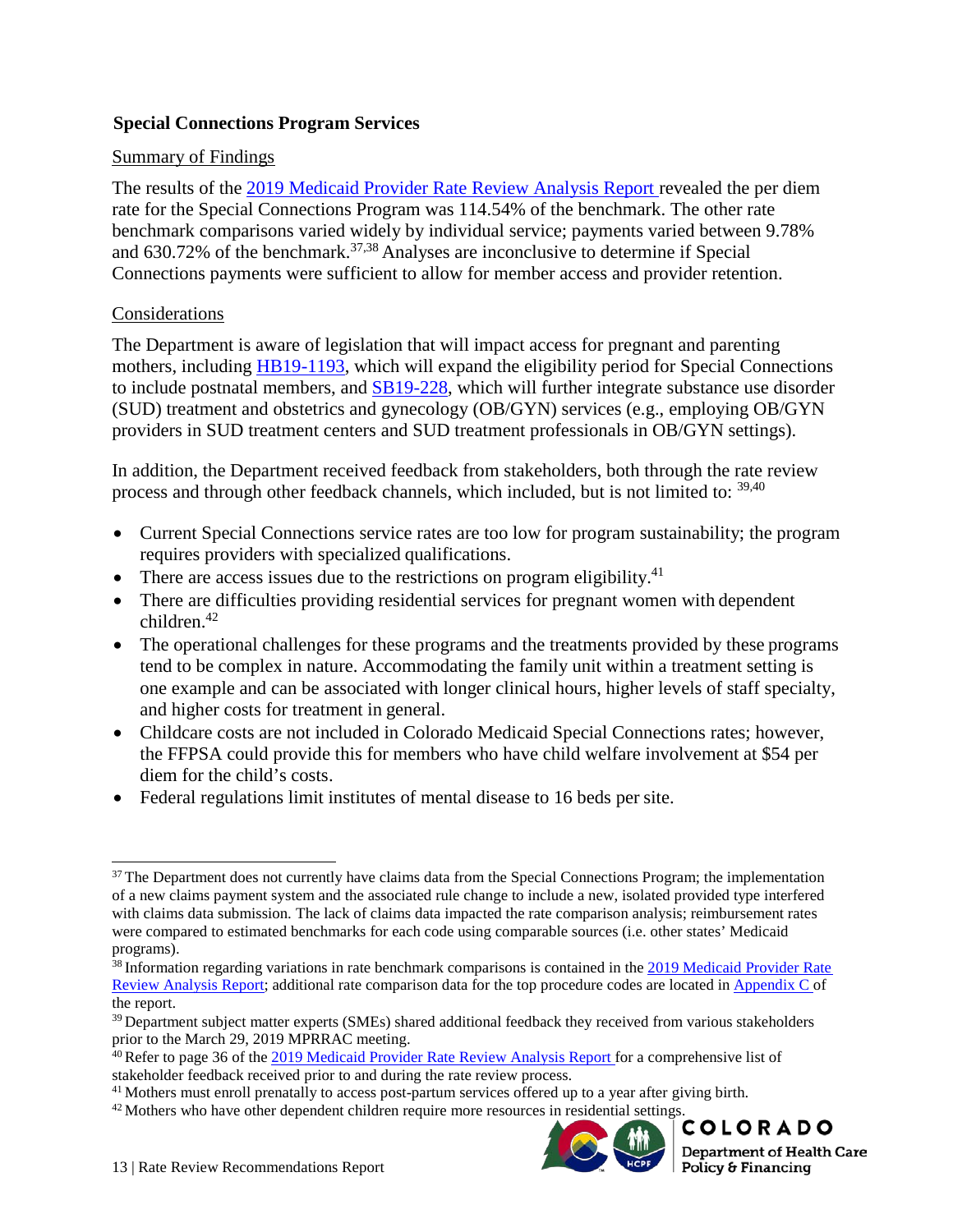- There are only 56 beds available statewide for various programs across multiple payors; these are not limited to Special Connections Program participants.
- Providers consider medical complexity, associated need for child-care, and whether additional beds will be occupied by dependent children when determining enrollment of Special Connections participants compared to non-Special Connections participants.
- Reimbursement rates for outpatient SUD services negotiated through the RAEs are higher than the rate for similar outpatient services through the Special Connections program.
- The cost of treatment can range from \$392 to \$417 per day, but the current per diem rate for Special Connections services is set at \$192 per day. This low rate is prohibiting providers from entering the program, delivering the services, continuing to deliver the services, and ultimately pushes providers to serve other populations that reimburse at higher rates for the same or similar services.
- There is currently an eight to twelve week waiting period for women who are placed on the waitlist for Special Connections services. This equates to an entire trimester for pregnant women who are seeking substance use treatment. The long wait for treatment creates additional risks to both the woman and her child.
- The state is paying for the consequences of not treating these women and their families through the child welfare system and the criminal justice system, as well as other healthcare costs that arise from not receiving the appropriate prenatal care.
- OBH is working to improve data collection efforts, including the implementation of the [COMPASS project.](https://www.colorado.gov/pacific/cdhs/colorado-compass)<sup>43</sup>

The MPRRAC and stakeholders noted their support of the recommendations below.

#### Department Recommendations

- 1. Further align with and support Office of Behavioral Health (OBH) efforts to increase data availability, consistency, and validity.
- 2. Further evaluate whether initiating a rate setting project would be beneficial.<sup>44</sup>
- 3. Conduct a provider survey to augment data currently available and to identify areasfor impacting program improvement.

## <span id="page-17-0"></span>**Dialysis and End-Stage Renal Disease (ESRD) Treatment Services**

#### Summary of Findings

The results of the [2019 Medicaid Provider Rate Review Analysis Report r](https://www.colorado.gov/pacific/sites/default/files/2019%20Medicaid%20Provider%20Rate%20Review%20Analysis%20Report-v2.pdf)evealed that the Department's payments for dialysis and ESRD treatment services were 83.26% of the benchmark. Rate benchmark comparisons varied; payments varied between 73.46% and 90.02%

<sup>&</sup>lt;sup>44</sup> See the [Establishing Provider Payment Rates and Methodologies: A Short Primer f](https://www.colorado.gov/pacific/sites/default/files/Establishing%20Provider%20Payment%20Rates%20and%20Methodologies%20-%20A%20Short%20Primer.pdf)or more information regarding the difference between the Department rate setting and rate review processes.



<sup>&</sup>lt;sup>43</sup> The Department will follow-up with OBH periodically to ensure data is shared as available, as this information is necessary to further inform Department initiatives for Special Connections Program services.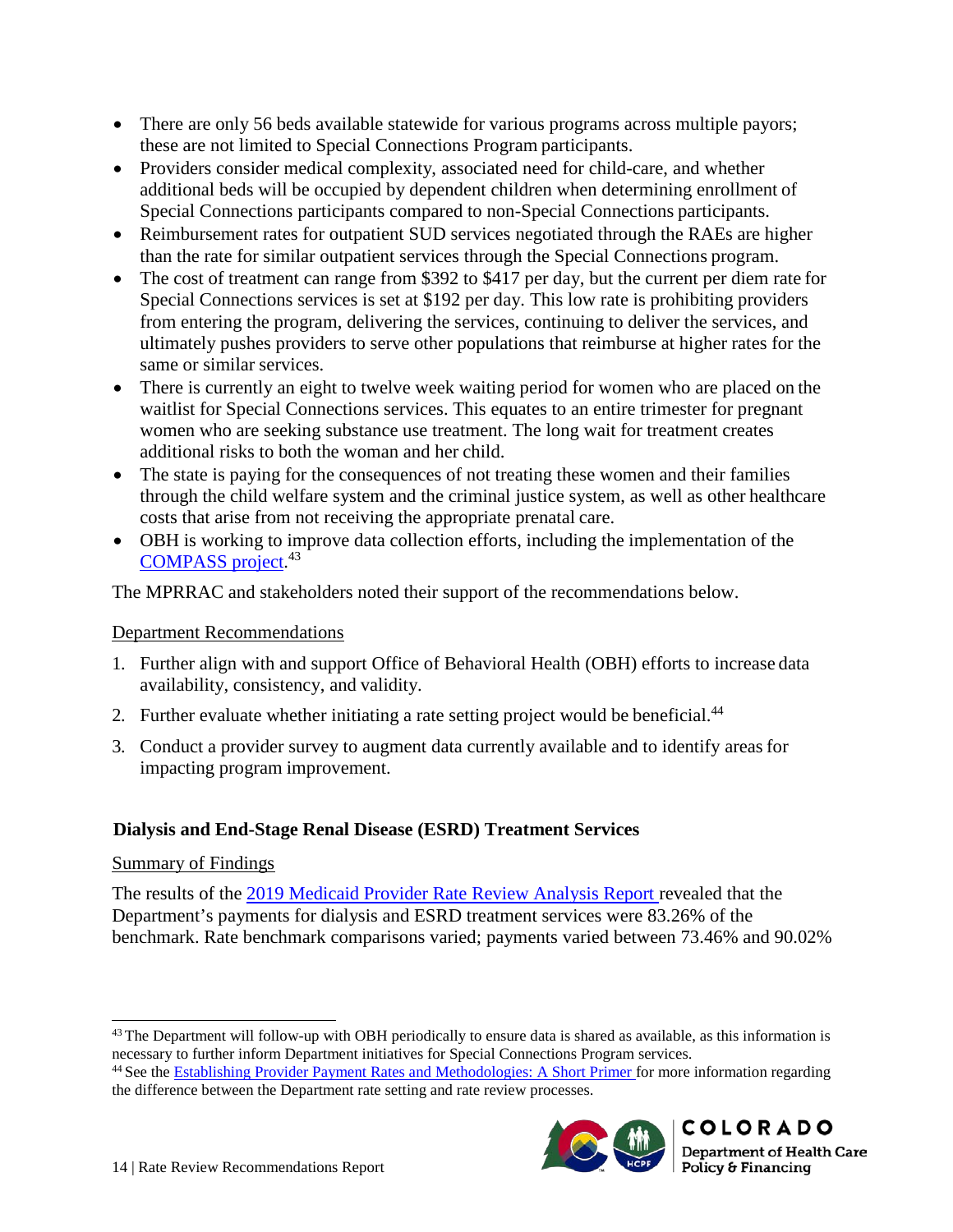of the benchmark.45 Analyses suggest dialysis and ESRD treatment services payments were sufficient to allow for member access and provider retention.

#### Considerations

The Department covers ESRD treatment for the first 90 days after beginning facility-based dialysis treatment, after which most Medicaid members with ESRD become eligible for Medicare.<sup>46</sup> Medicaid members with ESRD who receive an in-home dialysis training become eligible for Medicare on the day of that training or the first day of in-home treatment, whichever is first (i.e. they do not have to wait 90 days).

The Department is aware that in-home dialysis care is preferable for certain members. Several clinical and academic studies have highlighted the health, social, and economic benefits of inhome dialysis.

Continuous Ambulatory Peritoneal Dialysis (CAPD) and Continuous Cycling Peritoneal Dialysis (CCPD) are two types of in-home dialysis that require daily treatments. Medicare accounts for each day (seven days per week) a patient received CAPD or CCPD and then applies a unit conversion calculation to arrive at the number of days (three) per week that the patient would have visited a clinic, had they received hemodialysis in a facility setting. Medicare then reimburses providers an equivalent rate. Colorado Medicaid reimburses the same facility rate for each day a patient receives CAPD or CCPD as it does for each visit to a dialysis facility. The result is that Medicaid currently pays the facility rate for four extra days per week of CAPD or CCPD treatment than for patients receiving hemodialysis facility treatments, compared to Medicare.

The MPRRAC and stakeholders noted their support of the recommendations below.

#### Department Recommendations

- 1. Evaluate potential reimbursement method changes for in-home Continuous Ambulatory Peritoneal Dialysis and Continuous Cycling Peritoneal Dialysis services, which would align more closely with the Medicare payment methodology.<sup>47</sup>
- 2. Evaluate factors that impact utilization of in-home dialysis, including Medicare enrollment, and methods to improve access to in-home dialysis options where appropriate.

<sup>&</sup>lt;sup>47</sup> This recommendation aligns with the Governor's November 1, 2019 executive budget request R-10, "Provider Rate Adjustments."



<sup>&</sup>lt;sup>45</sup> Information regarding variations in rate benchmark comparisons is contained in the [2019 Medicaid Provider Rate](https://www.colorado.gov/pacific/sites/default/files/2019%20Medicaid%20Provider%20Rate%20Review%20Analysis%20Report-v2.pdf) [Review Analysis Report;](https://www.colorado.gov/pacific/sites/default/files/2019%20Medicaid%20Provider%20Rate%20Review%20Analysis%20Report-v2.pdf) detailed rate comparison results are contained in [Appendix B o](https://www.colorado.gov/pacific/sites/default/files/2019%20Medicaid%20Provider%20Rate%20Review%20Analysis%20Report%20-%20Appendix%20B.pdf)f the report; visual representations of variations in the rate benchmark comparisons and access to care analyses are contained in [Appendix C o](https://www.colorado.gov/pacific/sites/default/files/2019%20Medicaid%20Provider%20Rate%20Review%20Analysis%20Report%20-%20Appendix%20C.pdf)f the report.

<sup>&</sup>lt;sup>46</sup> ESRD patients are eligible for Medicare the first day of the fourth month of facility-based treatment.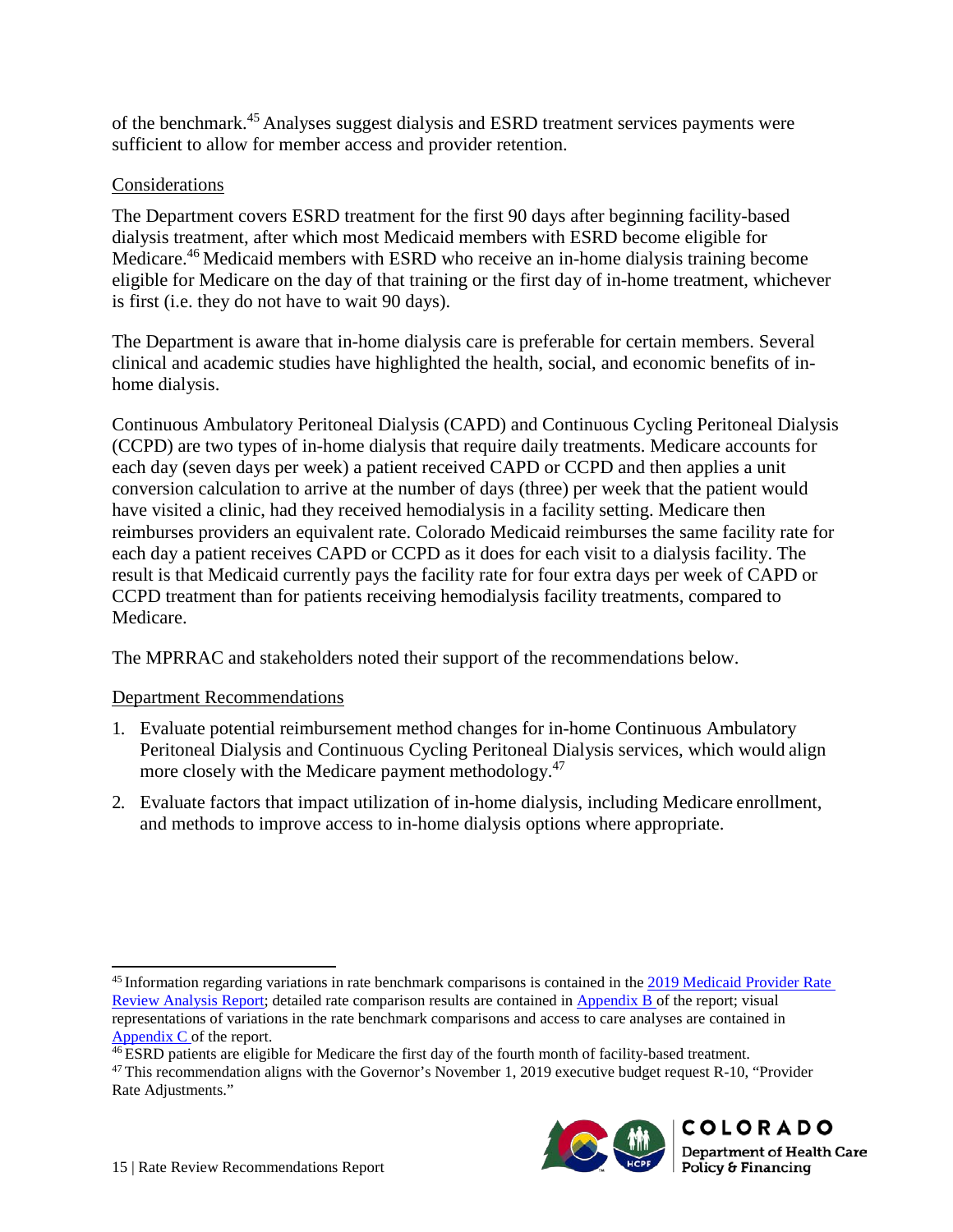## <span id="page-19-0"></span>**Durable Medical Equipment (DME)**

#### Summary of Findings

The results of the [2019 Medicaid Provider Rate Review Analysis Report r](https://www.colorado.gov/pacific/sites/default/files/2019%20Medicaid%20Provider%20Rate%20Review%20Analysis%20Report-v2.pdf)evealed that the Department's payments for DME not subject to Upper Payment Limits (UPL)<sup>48</sup> were 104.84% of the benchmark. Rate benchmark comparisons varied widely by individual service; payments varied between 3.9% and 1,478% of the benchmark.<sup>49</sup> Analyses suggest DME payments were sufficient to allow for member access and provider retention. Current data suggest that UPL DME rates are sufficient for provider retention, however, future claims data may reveal a trend over time that could lead to a different conclusion.

#### Considerations

DME rates subject to the UPL cannot be raised above the UPL. Data analyses conducted by the Department did not indicate that access was impacted by UPL implementation. However, the Department does not yet have the 18 months of claims run-out data necessary to observe the full impact of the change since UPL rates were implemented in January 2018. The Department provided additional reimbursement to certain DME providers through April 2018.

The MPRRAC and stakeholders noted their support of the first two recommendations below, but also suggested the following recommendation:

The Department will consider reimbursing for a service component for the use of DME, in addition to current reimbursement for the equipment itself.

#### Department Recommendations

- 1. Evaluate individual services not subject to the UPL that were identified to be below 80% and above 100% of the benchmark to identify services that would benefit from an immediate rate change. $50,51$
- 2. Continue access to care evaluation of DME services subject to the UPL and work with state and federal partners to identify solutions to impacted services.<sup>52</sup>

 $52$  The Department will continue to analyze claims data up through 22 months post-UPL implementation, to determine if provider retention and service utilization patterns changed and to quantify any change.



<sup>48</sup> Payment rates for DME subject to UPL were 100% of the benchmark (Medicare).

 $49$  Information regarding variations in rate benchmark comparisons is contained in the [2019 Medicaid Provider Rate](https://www.colorado.gov/pacific/sites/default/files/2019%20Medicaid%20Provider%20Rate%20Review%20Analysis%20Report-v2.pdf) [Review Analysis Report;](https://www.colorado.gov/pacific/sites/default/files/2019%20Medicaid%20Provider%20Rate%20Review%20Analysis%20Report-v2.pdf) detailed rate comparison results are contained in [Appendix B o](https://www.colorado.gov/pacific/sites/default/files/2019%20Medicaid%20Provider%20Rate%20Review%20Analysis%20Report%20-%20Appendix%20B.pdf)f the report; visual representations of variations in the rate benchmark comparisons and access to care analyses are contained in [Appendix C o](https://www.colorado.gov/pacific/sites/default/files/2019%20Medicaid%20Provider%20Rate%20Review%20Analysis%20Report%20-%20Appendix%20C.pdf)f the report.

 $\overline{50}$  This recommendation will allow the Department to adjust rates so that the deviation from the benchmark, and the methodology used to set said rates, is reasonably consistent across services. The Department will conduct additional analysis to ensure rebalancing would not disproportionately, and adversely, impact individual providers in a manner that would affect member access and provider retention.

<sup>&</sup>lt;sup>51</sup> This recommendation aligns with the Governor's November 1, 2019 executive budget request R-10, "Provider Rate Adjustments."